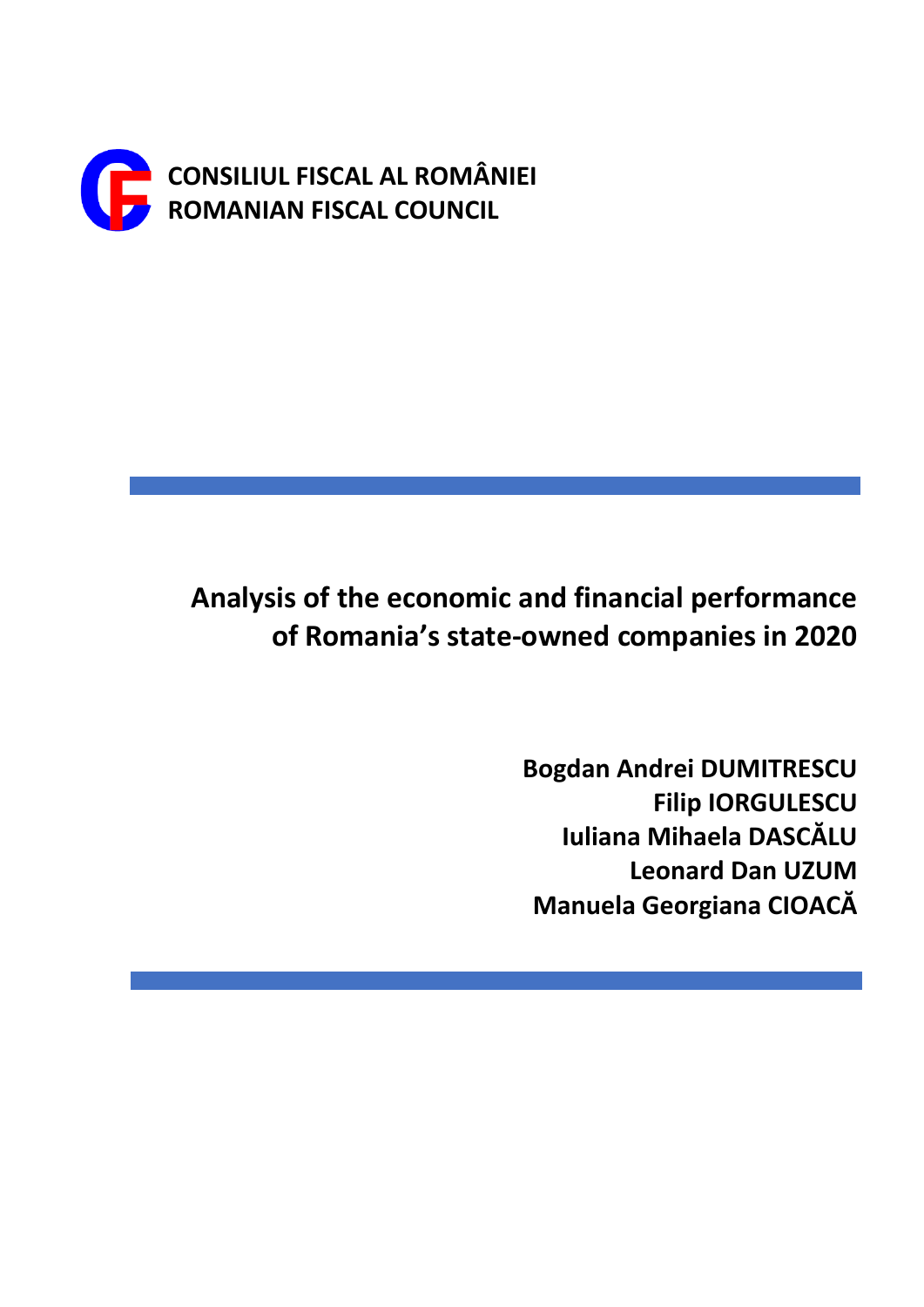Note:

This analysis was approved by the Chairman of the Fiscal Council, according to article 56, paragraph (2), letter d) of Law no. 69/2010, after being adopted by the members of the Council through vote, on February 24th, 2022.

Reproduction of the publication is forbidden. Data may be used only by indicating the source.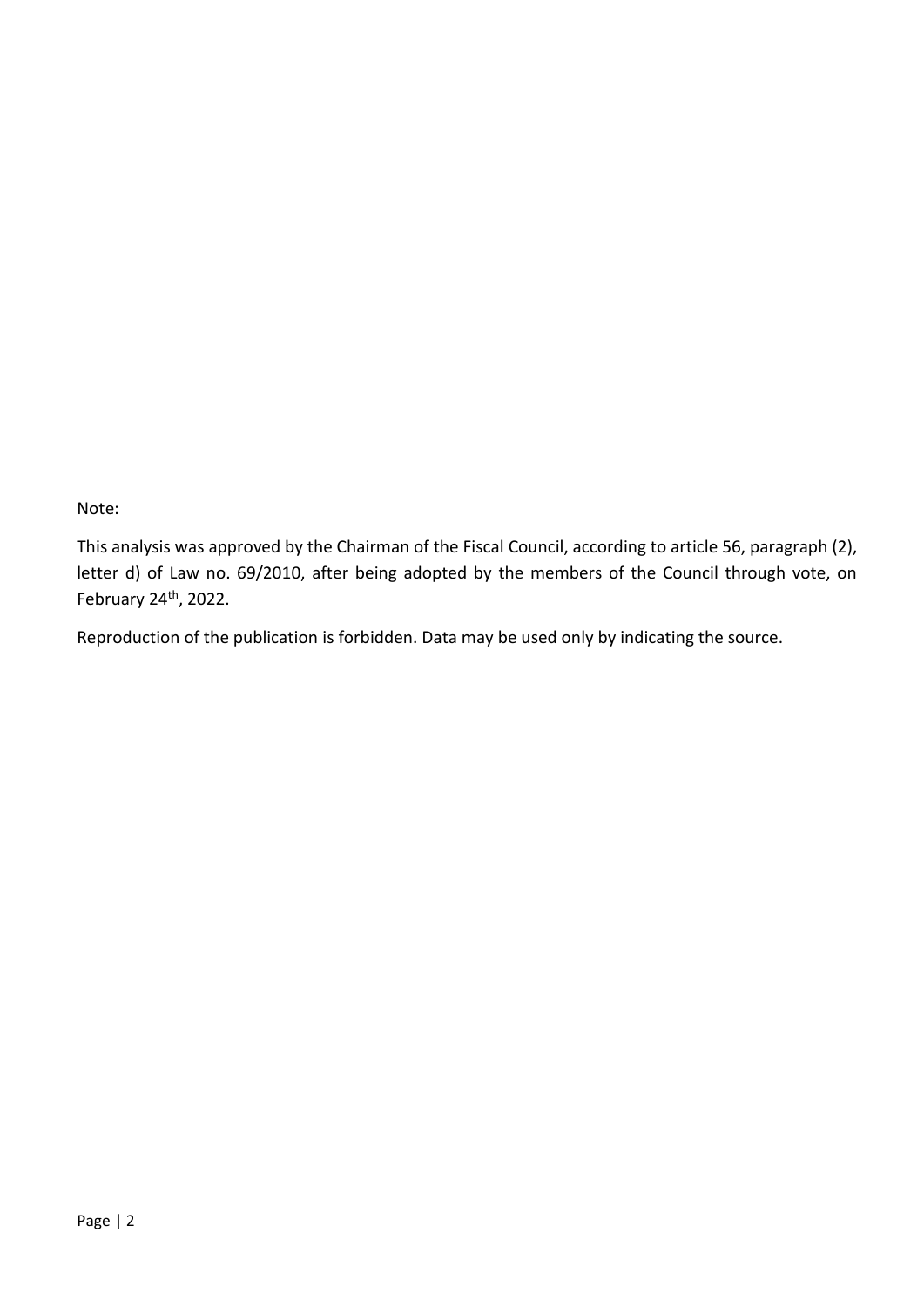## **Analysis of the economic and financial performance of Romania's state-owned companies in 2020**

Bogdan Andrei DUMITRESCU<sup>1</sup>, Filip IORGULESCU<sup>2</sup>, Iuliana Mihaela DASCĂLU<sup>3</sup>, Leonard Dan UZUM<sup>4</sup>, Manuela Georgiana  $CIOACÅ<sup>5</sup>$ 

### **Abstract**

This paper presents the results of the analysis of the economic-financial performance of state-owned companies in Romania during 2020, while also comparing it with the performance of private sector companies. The analysis was performed on a sample of 793 companies, which was later differentiated into the Top 5 companies in terms of net profit and the rest of the state-owned companies, because a small number of companies with substantial profits significantly influence the aggregate performance of public sector companies.

Aggregate data from companies' balance sheets seem to indicate that the profitability of Romanian enterprises as a whole - state and private, excluding those in the financial sector - would have improved during 2020, even in the context of the shock generated by the impact of the COVID-19 pandemic. However, this accounting result was decisively influenced by the massive measures to support the economy adopted by the state during 2020, especially those related to the support from the public budget for the allowances granted during the temporary suspension of the individual employment contracts, for partially covering the gross salary of employees retained in employment, for granting discounts if taxes were paid in advance. These measures involved the support from the public budget of some expenses of the companies, deepening the budget deficit. The total amount of these support schemes was significant, of at least 8 billion lei, thus distorting the accounting result of the companies at least with these amounts. In the absence of these support measures, the deterioration of the companies' financial performance would have been visible. In other words, although the fundamental factors were likely to lead to a lower performance of the companies, the financial support from the state made the financial statements seem to indicate a more favorable position. In this context, it remains to be seen how the performance of companies will evolve in the future, after the withdrawal of financial support received from the state.

Thus, if in 2019 the state-owned companies registered an aggregate net loss of 1.8 billion lei, the year 2020 recorded a return to positive territory to a total net profit of 0.9 billion lei. The favorable evolution of the net result is found both at the level of the Top 5 most profitable state-owned companies - increase

<sup>&</sup>lt;sup>1</sup> Head of Staff, Technical Secretariat of the Romanian Fiscal Council

<sup>&</sup>lt;sup>2</sup> Senior economist, Technical Secretariat of the Romanian Fiscal Council

<sup>&</sup>lt;sup>3</sup> Senior economist, Technical Secretariat of the Romanian Fiscal Council

<sup>4</sup> Senior economist, Technical Secretariat of the Romanian Fiscal Council

<sup>5</sup> Economist, Technical Secretariat of the Romanian Fiscal Council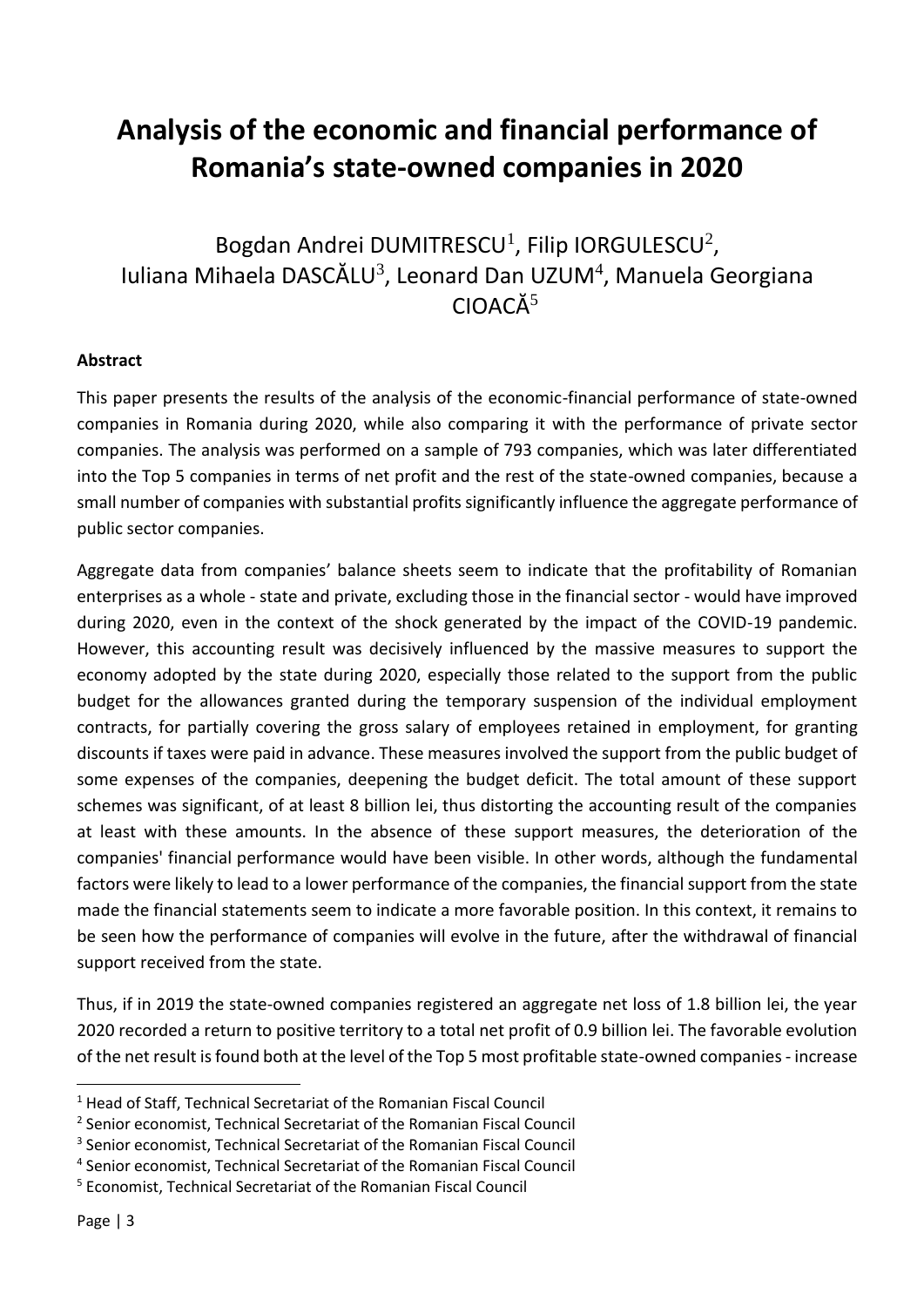of the net profit from 3.7 billion lei to 4.2 billion lei -, and especially at the level of the other companies - decrease of aggregate losses from 5.5 billion to 3.3 billion lei, although they continue to be unprofitable, similar to the situation recorded in most of the previous years. The increase in the net result obtained by the state-owned companies has led to the improvement of most of their performance indicators, such as those regarding the profit margin and the rates of economic and financial profitability, but the gross value added and labor productivity declined under the impact of the COVID-19 pandemic. The financial discipline of state-owned companies continued to worsen during 2020, as evidenced by the significant increase in arrears compared to the previous year (+ 33.6%, representing +5.6 billion lei), which was located mainly at the level of CFR Marfă and Unifarm companies. Against the background of state support measures, private sector companies have also seen an apparently increasing accounting profitability with favorable developments in almost all economic and financial indicators, and their arrears have remained close to the level registered in 2019.

The improvement of the economic and financial performance of state-owned enterprises in the period 2015-2018 was also favored by legislative reforms regarding the implementation of corporate governance in the public sector. However, despite the progress made, a number of subsequent amendments have abolished *de facto* the functionality of corporate governance practices in most stateowned companies. The decrease in the commitment to the principles of corporate governance based on professionalism, integrity, transparency and accountability was probably felt, starting with 2019, in the decline of most performance indicators of state-owned companies. Thus, although these indicators have improved during 2020, their levels continue to be significantly below the values recorded in 2018, both in terms of aggregate net profit (1.7 billion lei lower) and with regard to the main rates of return (unfavorable deviation of 1.4 pp in the case of ROE and 1 pp in the case of ROA, respectively), the risk indicators being, in turn, deteriorated compared to 2018. Consequently, it is necessary to return to the initial scope of state-owned companies in the application of corporate governance. This goal is all the more important given that the Government wants to maintain the control through majority stakes in companies of national strategic interest.

**Key words:** state-owned enterprises, financial performance, arrears, corporate governance

**JEL codes:** G30, H83, L32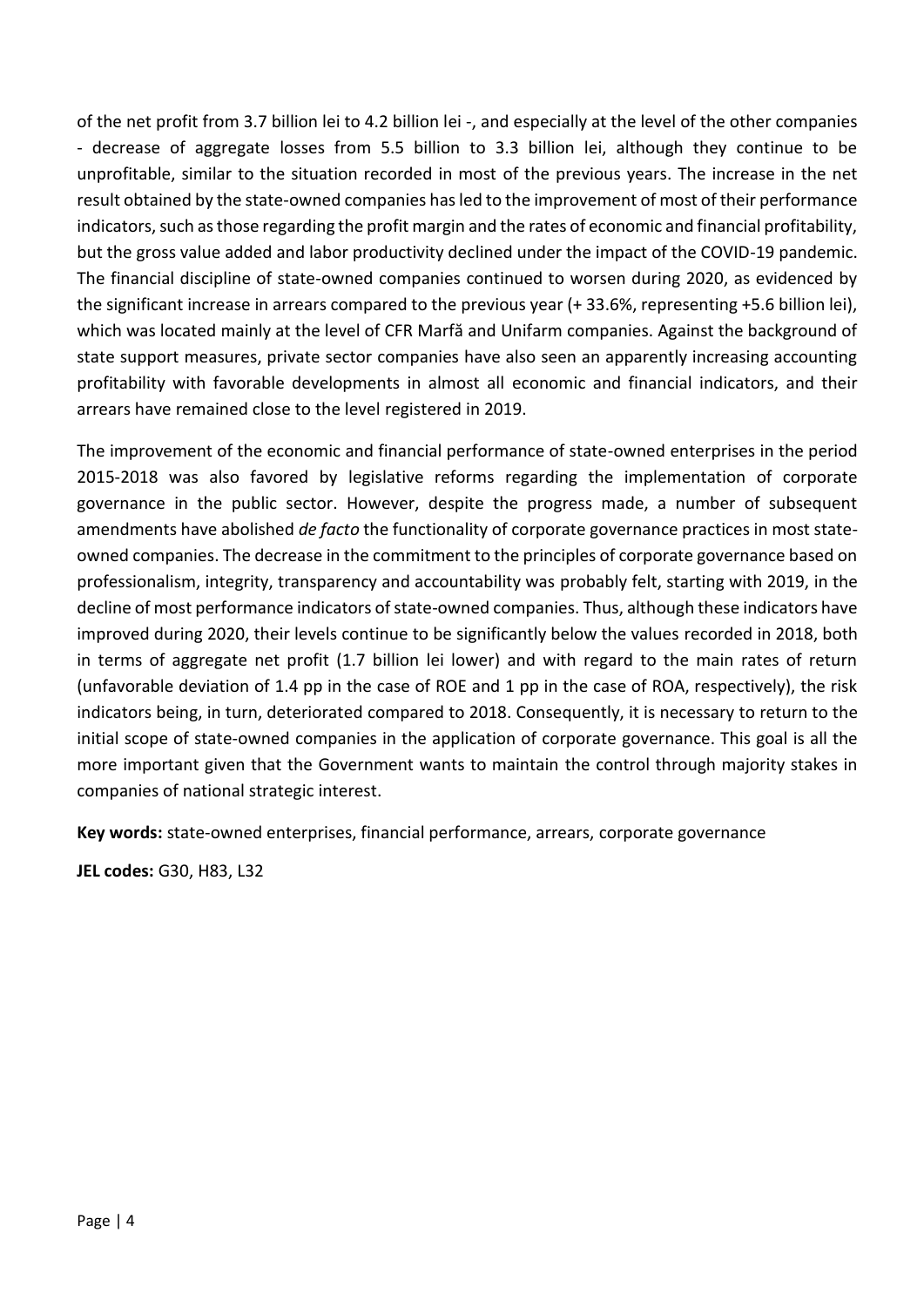# **Analysis of the economic and financial performance of Romania's state-owned companies in 2020**

### **Introduction**

The accumulation of losses and arrears by companies in which the state is the majority shareholder represents a potential medium-term risk to fiscal-budgetary sustainability because, if they fail to make their business more efficient, it will be necessary for the Government to intervene with public resources, which can lead to a deterioration of the public finance situation and an increase in the budget deficit. Therefore, it is necessary to continuously monitor the economic and financial performance of public sector companies. In this regard, this report analyzes the results obtained by Romanian state-owned companies in 2020, while also following the comparison with the performance of private sector companies, based on the annual financial statements submitted to the Ministry of Finance (MF) by all companies operating on Romania's territory.

It should be noted that 2020 can be considered an atypical year, given the evolution of the COVID-19 pandemic, with a severe impact on economic activity in general, as well as on state-owned companies in particular. The latter recorded overall reductions in total revenue, turnover and gross value added.

After the general quarantine measures were implemented at the beginning of the pandemic, with the closure of activity in many sectors, in the second half of 2020, with the relaxation of the restrictions that have been in place since March, economic activity was boosted in most sectors through active measures taken by the Government, an important contribution going to the financial support measures of the affected companies. Thus, at the end of the year only a few sectors recorded significant losses (e.g. hospitality, air transport) while others recovered in full or in large part the losses recorded in the second quarter of the year.

Economic and financial measures taken by the state in 2020 to improve the economic situation of state and private companies included: postponing payment of certain taxes, payment of technical unemployment from the public budget, granting of state guarantees in the amount of 80% for certain corporate loans, tax rebates in case of early payment, investment credit guarantee schemes ("SME Invest Romania" and "SME Leasing"). According to the estimates of the MF<sup>6</sup>, about 46.3 billion lei (4.45% of GDP) were injected in the economic environment in 2020 through the fiscal facilities granted, investments and expenditures allocated to combat the effects of the COVID-19 pandemic. Of these amounts, about 18 billion lei were intended to defer the payment of tax liabilities by economic agents, 2.7 billion lei to accelerated VAT refunds to support liquidity in the private sector (these measures favorably affecting only the liquidity of companies, not their profitability), 1 billion lei bonuses for paying taxes ahead of time, 4.25 billion lei for benefits granted during the temporary suspension of the individual employment contracts at the initiative of the employer, 2.7 billion lei granted to employers

<sup>6</sup> The report on the final budget execution of 2020, [https://mfinante.gov.ro/ro/domenii/bugetul-de](https://mfinante.gov.ro/ro/domenii/bugetul-de-stat/informatii-executie-bugetara)[stat/informatii-executie-bugetara](https://mfinante.gov.ro/ro/domenii/bugetul-de-stat/informatii-executie-bugetara) and the Convergence Program 2021-2024 <https://mfinante.gov.ro/documents/35673/41334/Programconvergenta2021-2024.pdf>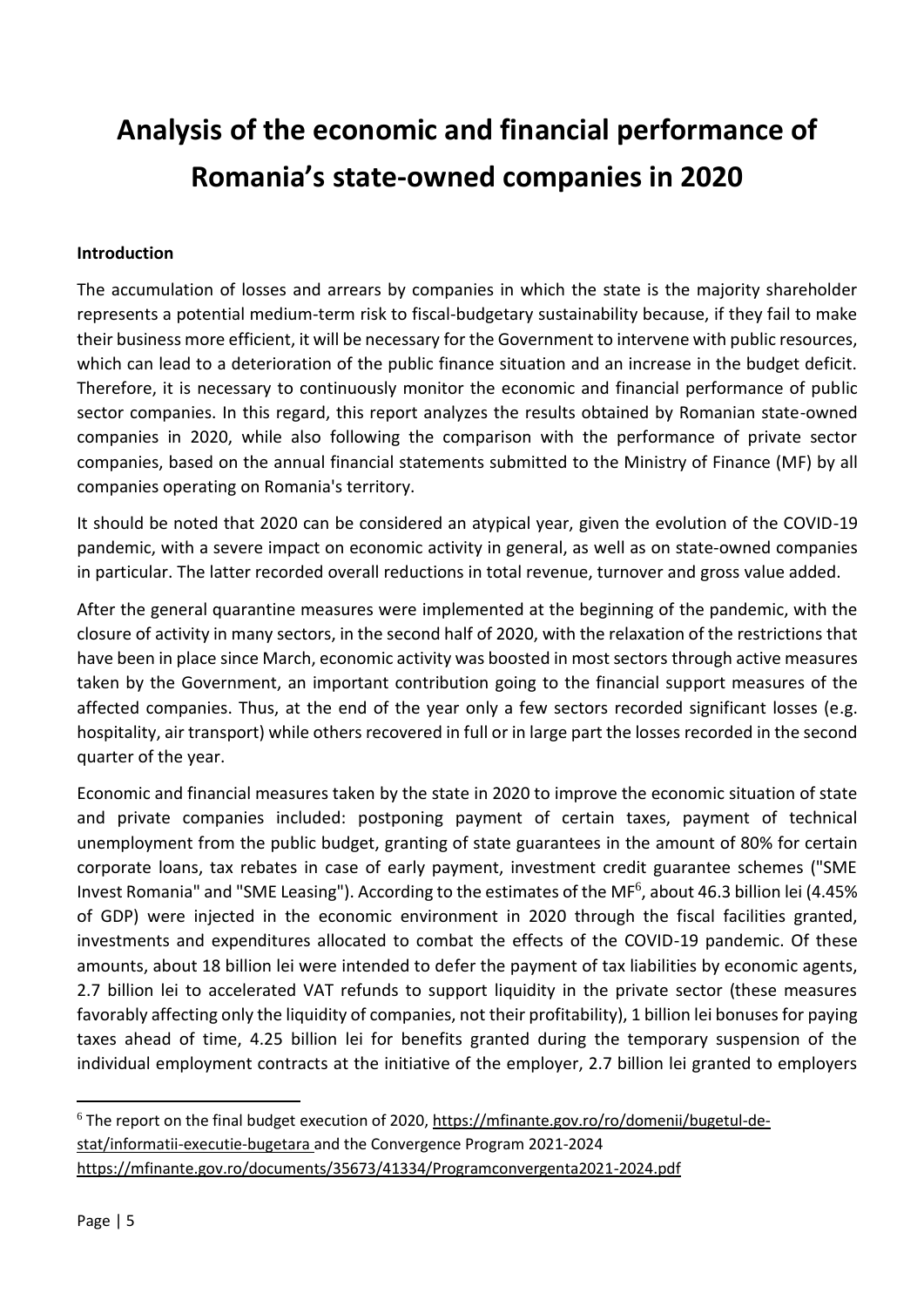for the settlement of a part ( 41.5%) of the gross salary of employees retained in employment (the last three measures favorably affecting the profitability of companies). In order to support the activity of SMEs and companies with a turnover of over 20 million lei, state guarantees amounting to 28.1 billion lei were granted, of which for loans amounting to approximately 15 billion lei in 2020 through the SME Invest program.

All these government measures have had a positive effect on the performance of companies. The measures aimed at supporting the private expenses of the companies from the budget, in the amount of at least 8 billion lei, directly supported the gross result of the companies. In addition, the other measures (guarantees, etc.) indirectly supported the activity of the companies and their economic and financial performance. In this context, it remains to be seen how the performance of companies will evolve in the future, after the withdrawal of financial support received from the state.

### **Dataset**

*companies, the size and structure of the sample indicating no significant differences compared to 2019, when 827 companies were included in the analysis. Thus, it is expected that the results of this study will be comparable to years.*

*analysis correctly reflects the performance of Romanian data sample was adjusted in order to eliminate the influence of factors found in the financial statements, but which do not* 

The analysis was performed on At the end of 2020<sup>7</sup>, a number of 1,627 companies reported in their a number of 793 state-owned annual financial statements that they belong to the SOEs category. those obtained in previous expected that the results of the present study will be comparable to Following a careful analysis of their form of organization, object of activity and shareholder structure, it was observed that many limited liability companies have mistakenly reported their membership to the public sector, a vast majority of them claiming to be autonomous administrations. After correcting these errors, the final number of SOEs included in the analysis was 793, which is close to the size of the sample in 2019 (827 companies). Given the relative stability of the firms included in the analysis, both in number and structure, it is those obtained in previous years.

In order to ensure that the In order to ensure for the analysis to correctly reflect the economic *economic and financial*  was adjusted. Thus, similar to 2018 and 2019, the National Company state-owned companies, the concession rights as a result of the concession contract signed with and financial performance of the state-owned sector, the data sample for Road Infrastructure Management (CNAIR S.A.) reported the Ministry of Transport regarding goods that are public property of the state, the remaining value of the contract on December 31, 2020 being 63.7 billion lei<sup>8</sup>. As these concession rights are not the result of investment activities (being assimilated to subsidies according to IFRS<sup>9</sup>) and are likely to significantly affect the results of the study

 $7$  According to the data received from MF on September 8, 2021. Thus, the analysis does not include the companies that had not submitted their 2020 financial statements until the respective date, and any corrections that were made subsequently.

<sup>&</sup>lt;sup>8</sup> According to the notes to the financial statements of CNAIR S.A. for the year 2020.

<sup>&</sup>lt;sup>9</sup> International Financial Reporting Standards.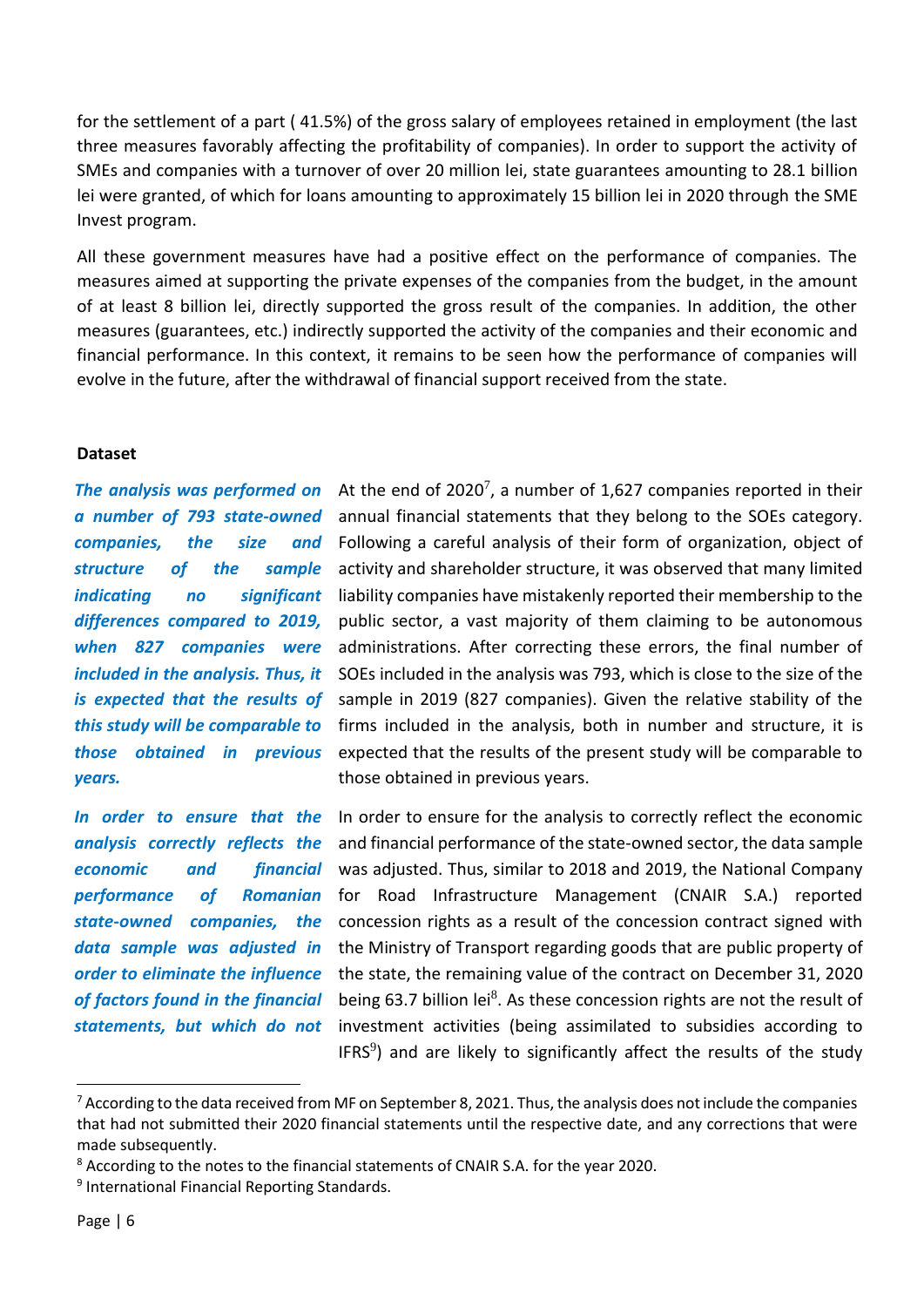reflect an actual change in the (leading to a substantial increase in the volume of assets, respectively *companies' performance.* the indebtedness rate of state-owned companies), they were eliminated from the analysis. At the same time, starting with 2018, the financial statements reported by CNAIR indicate a decrease in tangible fixed assets in progress (of over 10 billion lei), offset by a similar increase in the work-in-process inventories<sup>10</sup>. Given that these

changes have an important impact on the indicators related to liquidity, respectively the level of investments made by state-owned companies, the indicators were adjusted accordingly.

Starting with 2018, no outstanding payments have been reported by C.N. a Huilei S.A. (5.4 billion lei outstanding payments at the end of 2017), respectively by Electrocentrale București S.A. (1.7 billion lei outstanding payments at the end of 2017), this being the reason why the arrears of state companies registered a significant decrease (of over 36%) in 2018 compared to the previous year. It should be noted that the lack of reporting does not indicate the extinction of these outstanding payments as a result of the improved performance of the two companies, but is most likely caused by the fact that, at that time, C.N. a Huilei S.A. was in bankruptcy proceedings, while Electrocentrale București S.A. was in insolvency.

Similar adjustments were made in the data samples from previous years in order to obtain a realistic assessment of the performance of state-owned companies, as follows:

- At the end of 2018, S.N.T.F.M. CFR Marfa S.A. reported an increase of 4.3 billion lei in tangible assets compared to the previous year as a result of a revaluation of tangible fixed assets and real estate investments. The information was treated with caution, in the sense of recognizing the increase in the volume of assets of state-owned companies, but this increase was not assimilated to investments in fixed assets;
- From the 2017 data sample, the Company for Energy Stakes Management (SAPE) and the Romanian Television Company (SRT) were eliminated as they significantly distorted the analysis of SOEs profitability due to the 401.2 million euro received by SAPE from the Enel group (following the law suit won at the Court of Arbitration in Paris), respectively as a result of the substantial increase in the subsidy granted by the Romanian Government to SRT (from 95 million lei in 2016, to

<sup>&</sup>lt;sup>10</sup> The reclassification of these amounts is most likely the result of the accounting policies and conventions used.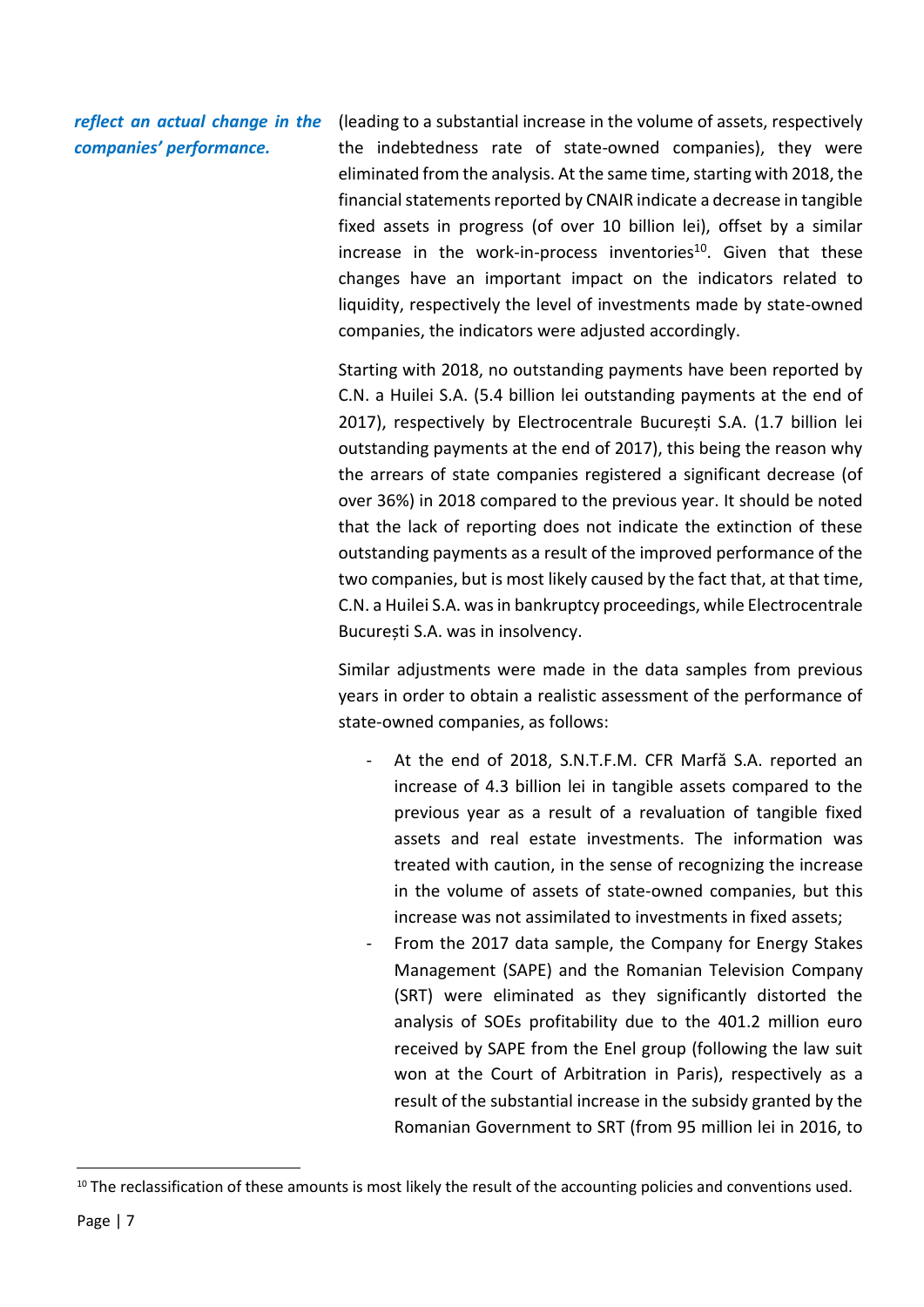946 million lei in 2017), in the context of cancelling the radio-TV tax, but also in order to repay the historical debt of the public television;

A similar situation was recorded in 2015 when Oltchim S.A. obtained an accounting profit of over 2.3 billion lei (representing almost 48% of SOE total profits) as a result of the annulment of a significant part of its debt. Therefore, the profit obtained by Oltchim was eliminated from the data sample for the year 2015.

### **Results of the empirical analysis**

*The total revenues of companies have declined under the impact of the economic effects caused by the COVID-19 pandemic and the restrictions imposed to limit the spread of the virus. Revenues of state-owned companies decreased by about 10%, and those of private companies decreased by a smaller extent, respectively 1%. Although the turnover of both state-owned and private companies contracted (-11% and -0.8% respectively), the gross value added at the level of the entire economy increased by 0.7%, supported in particular by the contribution of the private sector, which increased by 1.7%. Public sector companies have reduced their contribution to economic activity in terms of gross value added created at national level.*

*Labor productivity for stateowned companies had a downward trend in 2020 (-6.4%), while for private sector* 

Against the background of an adverse economic climate, under the impact of the COVID-19 pandemic, in 2020 the total revenues of stateowned companies decreased by 5.69 billion lei (-10%), compared to 2019, when they increased by about 2.44 billion lei.

The total turnover of state-owned companies decreased by 6.3 billion lei (-11%), from 55.4 billion lei in 2019 to 49.1 billion lei in 2020. The private sector was not spared either by the economic effects caused by the pandemic, the turnover being lower by about 0.8% compared to 2019, while the total revenues contracted by 1%.

In 2020, although the gross value added at the level of the whole economy had a positive dynamic, it was much lower than the one recorded in the previous year (+0.7% compared to +11.3%) and below the dynamics recorded by the companies from the private sector (+1.7%). Moreover, this positive dynamic was supported by the value added created by the private sector, because at the level of stateowned companies it decreased by 9.2%.

One can also notice the reduced contribution of state-owned companies to economic activity in terms of gross value added. Thus, in 2020 the share of gross value added generated by state-owned companies in the total economy decreased from 8.9% in 2019 to 8%, and the level of revenues decreased from 3.4% in 2019 to 3.1% of the total economy in 2020.

In 2020, the trend of increasing the number of employees in stateowned companies stopped, so that this indicator decreased by 13 thousand people (-5%) compared to the previous year. Moreover, in 2020 the minimum number of employees in state-owned companies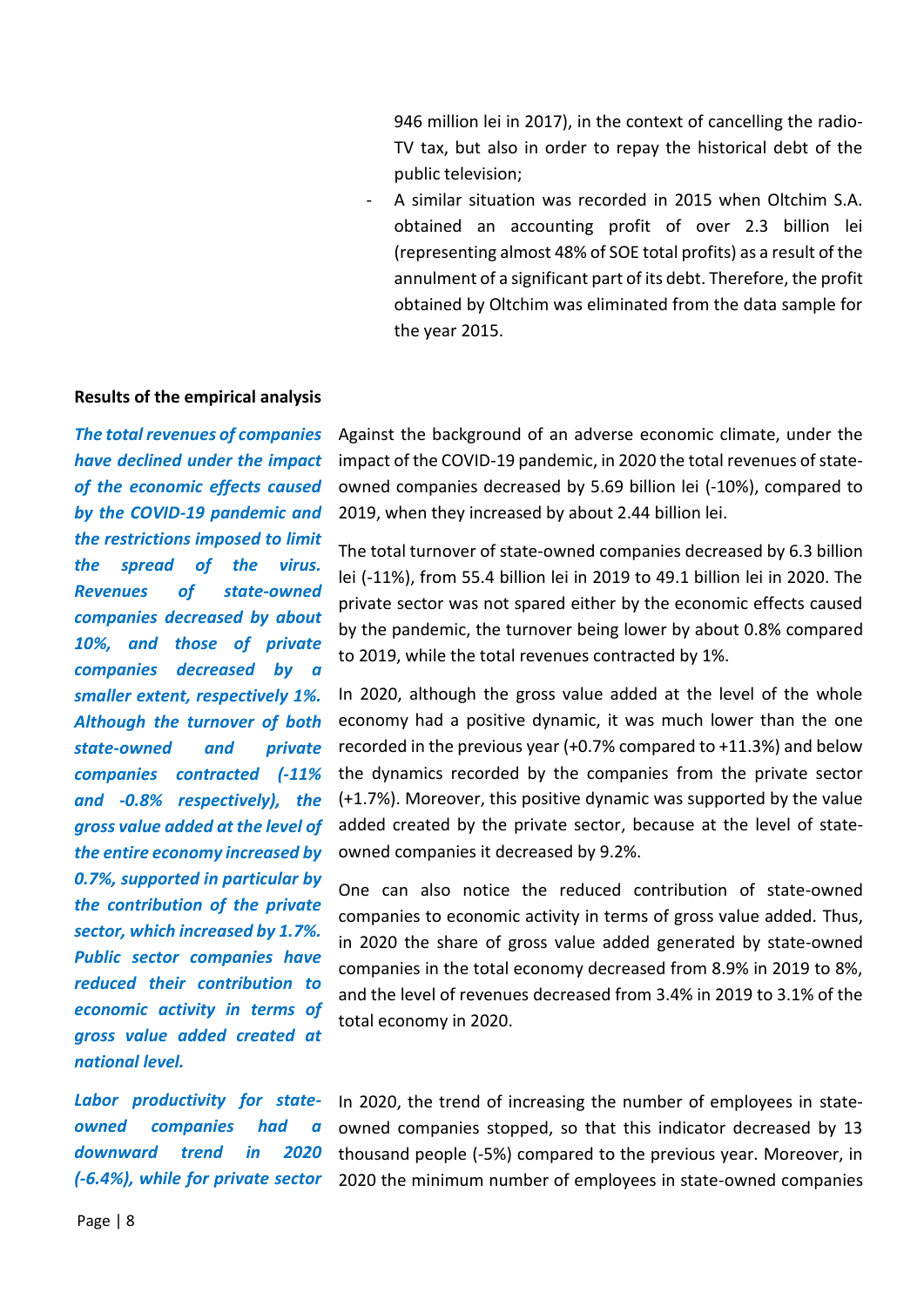*firms it increased by 0.5%. The evolution of this indicator is influenced by the dynamics of gross value added expressed in real terms and by the dynamics of the number of employees. Overall, labor productivity recorded a negative trend, with a slight decrease of 0.1%, due to the decline in the public sector and the more modest growth recorded this year by the private sector.*

*Against the background of the measures to support the economy adopted during 2020, the aggregate net profit obtained at the level of all companies in the non-financial sector increased by 12.5 billion lei in nominal terms (+13.7%). On the one hand, the total net profit obtained by state-owned companies re-entered the positive territory (+918 million lei), after registering in 2019 a total net loss of 1.8 billion lei. On the other hand, the aggregate net profit obtained by private sector firms continued its upward trend, although its growth rate slowed compared to previous years. It is expected that in the future, after the withdrawal of state support, the performance of some companies will worsen.*

from 2008 to the present, of 266 thousand, was reached. Given that the gross value added had a much weaker evolution than in the previous year (in 2020 it depreciated in real terms by 10.7%), labor productivity in state-owned companies decreased by 6.4% in 2020 compared to the previous year, but it is still well above the 2008-2019 average. By comparison, labor productivity in private companies increased by 0.5%, continuing the upward trend from recent years (+4.9% in 2016, +3% in 2017, +4.6% in 2018, respectively +5.5% in 2019), under the influence of a more pronounced decrease in the number of employees (-2.4%), compared to that of gross value added in real terms (-1.9%). The value of labor productivity in the private sector continues to be situated throughout the analyzed period at a significantly lower level than the sector of state-owned companies, with a gap of 15.4 million lei/1,000 employees, decreasing by 5.9 million lei/1,000 employees compared to the previous year.

Against the background of the measures to support the economy adopted during 2020, especially those related to the allowances granted during the period of temporary suspension of the individual employment contracts, respectively to the settlement of a part of the gross salary for employees, the aggregate net profit obtained by all companies (excluding those in the financial sector) had an ascending evolution from an accounting point of view, increasing by 12.5 billion lei in nominal terms (+13.7%). On the one hand, the total net profit obtained by state-owned companies re-entered the positive territory after the previous year was the first time in 6 years when it recorded a negative value (-1.8 billion lei). Thus, in 2020 there was a net gain of 918 million lei, close to the value recorded in 2013 and 3.9 billion lei less than in 2017, when the maximum for this indicator was reached. On the other hand, private sector companies registered a total net profit on the rise (+9.8 billion lei, respectively an advance of 10.5% compared to the previous year), this result representing a continuation of the growth trajectory from the last years of this indicator (+55.2% in 2016, +30.9% in 2017, +23.67% in 2018, respectively +19.4% in 2019). It is worth noting, however, the slowdown in net profit advance by about 9 pp, a clear signal of the effect that the pandemic had on the real economy even given the support provided by the state in 2020, being expected that in the future, after the withdrawal of this support, the performance of some companies will worsen.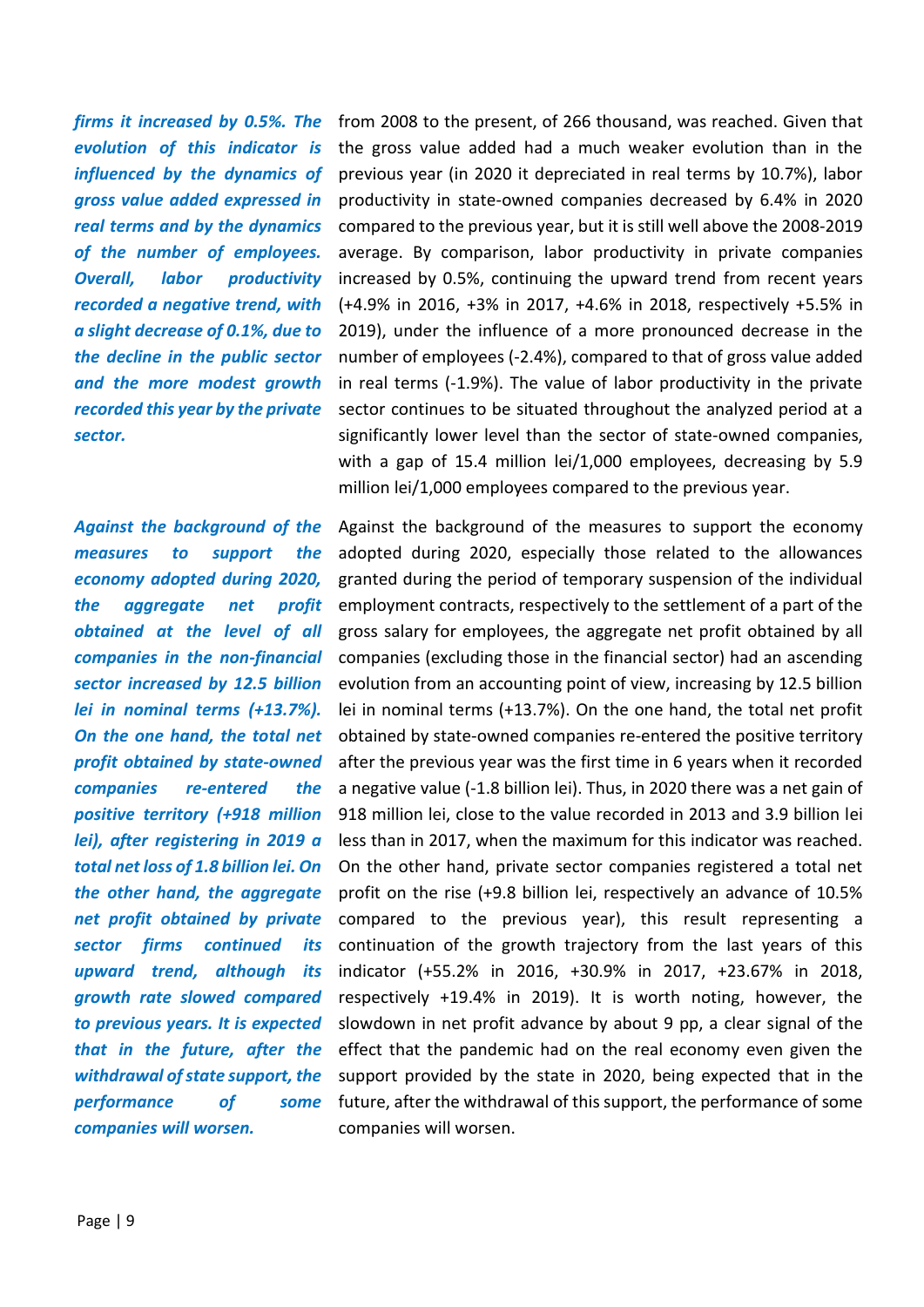*the period under review shows that a small number of companies with substantial profits significantly influence the aggregate results of SOEs. In this context, in order to highlight more accurately the overall financial performance of SOEs, the specific indicators will consider both the aggregate values and those obtained by excluding the five most profitable companies - Top 5.*

The analysis carried throughout The analysis regarding the profitability of state-owned companies can be nuanced by highlighting separately the 5 best performing companies from the perspective of the net profit obtained (Top 5 presented in *Table 2*). Thus, the companies included in Top 5 recorded significant profits over the last 8 years, increasing almost every year, from 2.7 billion lei in 2013 to 4.2 billion lei in 2020 (by 0.6 billion lei more than in 2019). Analyzing the evolution of Top 5, it is noted that in 2020 there were changes in this ranking: SAPE S.A., with a net profit of 397 million lei, occupying the fourth position and ELECTROCENTRALE București S.A., with a net profit of approximately 359 million lei, occupying the last position in the top, entered the ranking, while C.N. Aeroporturi București S.A. and S.N.T.G.N. Transgaz S.A. have left Top 5 in which they have been in recent years.

> Eliminating the influence of the Top 5 companies, which are characterized by a high profitability, it is observed that the rest of the state-owned companies recorded net losses at an aggregate level during the entire analyzed period, the only exception being 2017, when they obtained a positive but modest aggregate net result of only 0.4 billion lei. In 2020, the gap between the Top 5 state-owned companies and the rest was reduced compared to 2019. Excluding the influence of the most profitable state-owned companies, the rest recorded a net loss of 3.3 billion lei, compared to 5.5 billion lei in 2019. Comparing the global net profit of state-owned companies excluding Top 5 with that of the Top 5 companies, it is found that a small number of companies with significant profits have a significant impact on the aggregate results of state-owned companies. In this context, in order to highlight as rigorously as possible the financial performance of the entire sector, in this study will be presented and analyzed specific indicators, both at the level of all state-owned companies and eliminating the influence of Top 5.

> The development of the main economic and financial indicators of the Romanian SOEs is presented in *Table 1*.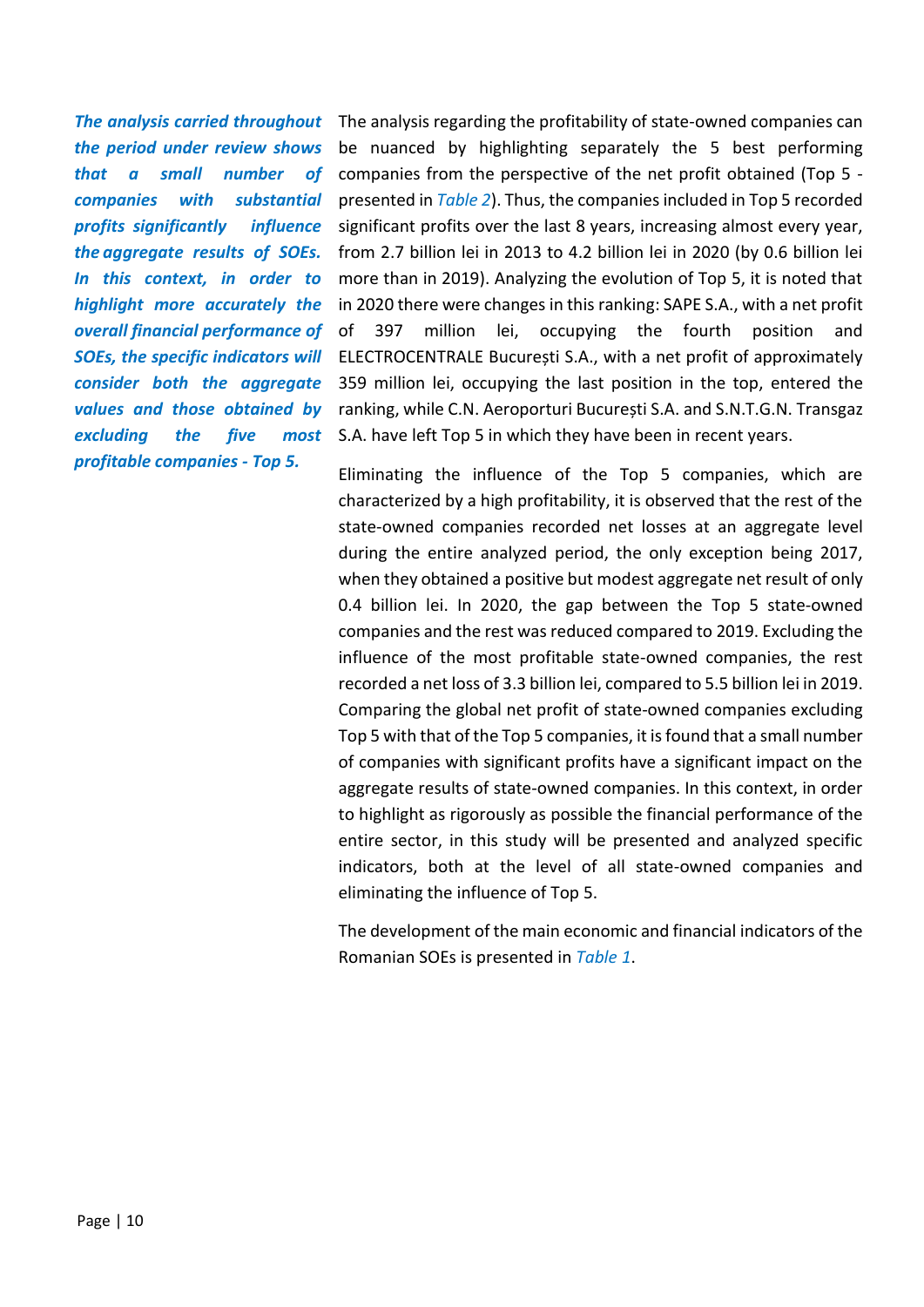|                                     | Table 1: The evolution of the main financial and economic indicators of Romanian companies from the non-financial sector |          |           |           |           |           |           |           |           |           |           |
|-------------------------------------|--------------------------------------------------------------------------------------------------------------------------|----------|-----------|-----------|-----------|-----------|-----------|-----------|-----------|-----------|-----------|
|                                     |                                                                                                                          | 2009     | 2011      | 2012      | 2014      | 2015      | 2016      | 2017      | 2018      | 2019      | 2020      |
|                                     | SOEs                                                                                                                     | 774      | 1,048     | 1,006     | 1,155     | 1,143     | 916       | 807       | 803       | 827       | 793       |
| <b>Number of companies</b>          | All companies, non-financial sector                                                                                      | 602,190  | 644,379   | 630,066   | 643,644   | 647,872   | 677,843   | 692,966   | 723,011   | 744,176   | 790,635   |
|                                     | Share of SOEs in all companies                                                                                           | 0.13%    | 0.16%     | 0.16%     | 0.18%     | 0.18%     | 0.14%     | 0.12%     | 0.11%     | 0.11%     | 0,10%     |
|                                     | SOEs                                                                                                                     | 50,756   | 58,511    | 49,853    | 44,487    | 48,578    | 46,586    | 50,432    | 54,640    | 57,079    | 51,384    |
| Total revenues, mil. lei            | All companies, non-financial sector                                                                                      | 845,396  | 1,056,190 | 1,072,777 | 1,113,445 | 1,186,900 | 1,269,290 | 1,369,313 | 1,550,721 | 1,687,325 | 1,665,158 |
|                                     | Share of SOEs in all companies                                                                                           | 6.0%     | 5.5%      | 4.6%      | 4.0%      | 4.1%      | 3.7%      | 3.7%      | 3.5%      | 3.4%      | 3.1%      |
|                                     | SOEs                                                                                                                     | 20,454   | 24,202    | 22,339    | 25,220    | 26,687    | 26,143    | 28,845    | 32,856    | 34,862    | 31,660    |
| Gross value added, mil. lei         | All companies, non-financial sector                                                                                      | 189,633  | 196,151   | 197,392   | 255,957   | 260,530   | 286,190   | 308,113   | 350,600   | 390,356   | 393,044   |
|                                     | Share of SOEs in all companies                                                                                           | 10.8%    | 12.3%     | 11.3%     | 9.8%      | 10.2%     | 9.1%      | 9.4%      | 9.4%      | 8.9%      | 8.1%      |
| Gross value added in real terms,    | SOEs                                                                                                                     | 21,189   | 23,319    | 20,745    | 22,252    | 22,804    | 21,805    | 22,984    | 24,654    | 24,468    | 21,450    |
| mil. lei (constant prices 2010)     | Private companies                                                                                                        | 175,258  | 165,703   | 162,564   | 203,581   | 199,816   | 216,900   | 222,519   | 238,428   | 249,500   | 244,840   |
|                                     | <b>SOEs</b>                                                                                                              | 364      | 343       | 327       | 297       | 291       | 281       | 273       | 276       | 279       | 266       |
| Employees,<br>thousands of persons  | All companies, non-financial sector                                                                                      | 4,019    | 4,040     | 3,898     | 3,882     | 3,959     | 4,078     | 4,055     | 4,150     | 4,120     | 4,016     |
|                                     | Share of SOEs in all companies                                                                                           | 9.0%     | 8.5%      | 8.4%      | 7.6%      | 7.4%      | 6.9%      | 6.7%      | 6.6%      | 6.8%      | 6.6%      |
| Labor productivity, mil. lei /1,000 | SOEs                                                                                                                     | 58,2     | 68.0      | 63,2      | 74,8      | 78,6      | 77,9      | 84,6      | 90,1      | 87.8      | 80.64     |
| employees (constant prices 2010)    | Private companies                                                                                                        | 47,9     | 44,8      | 45,5      | 56,8      | 54,5      | 57,1      | 58,8      | 61,5      | 64,9      | 65.29     |
|                                     | SOEs                                                                                                                     | $-3,443$ | 436       | $-1,425$  | 2,401     | 1,200     | 3,108     | 4,818     | 2,574     | $-1,832$  | 918       |
| Net profit, mil. lei                | SOEs, excluding Top 5                                                                                                    | $-4,573$ | -2,926    | $-3,436$  | $-1,323$  | $-2,034$  | $-513$    | 380       | $-2,004$  | $-5,509$  | $-3,267$  |
|                                     | Private companies                                                                                                        | 11,399   | 1,389     | 6,872     | 17,020    | 31,088    | 48,251    | 63,150    | 78,075    | 93,189    | 102,967   |
|                                     | SOEs                                                                                                                     | 34,405   | 26,251    | 25,363    | 24,370    | 21,226    | 23,232    | 21,599    | 13,757    | 16,598    | 22,171    |
| Arrears, mil. lei                   | All companies, non-financial sector                                                                                      | 62,406   | 88,882    | 91,536    | 93,508    | 94,875    | 89,390    | 73,758    | 75,399    | 69,544    | 69,631    |
|                                     | Share of SOEs in all companies                                                                                           | 35.5%    | 22.8%     | 21.7%     | 20.7%     | 18.3%     | 20.6%     | 22.6%     | 15.4%     | 19.3%     | 24.1%     |
| Arrears, % of GDP                   | SOEs                                                                                                                     | 6.48%    | 4.70%     | 4.29%     | 3.64%     | 2.98%     | 3.04%     | 2.52%     | 1.45%     | 1.57%     | 2.09%     |
| Arrears, % of net turnover          | SOEs                                                                                                                     | 68.9%    | 45.6%     | 51.6%     | 55.6%     | 44.6%     | 50.7%     | 43.3%     | 25.65%    | 30.0%     | 45.1%     |

*Source: MF, based on the annual financial reports submitted by economic agents from the non-financial sector Note: Starting with 2018, C.N. a Huilei S.A. and Electrocentrale București S.A. did not report any overdue payments, which is the reason for the significant reduction of arrears compared to 2017.*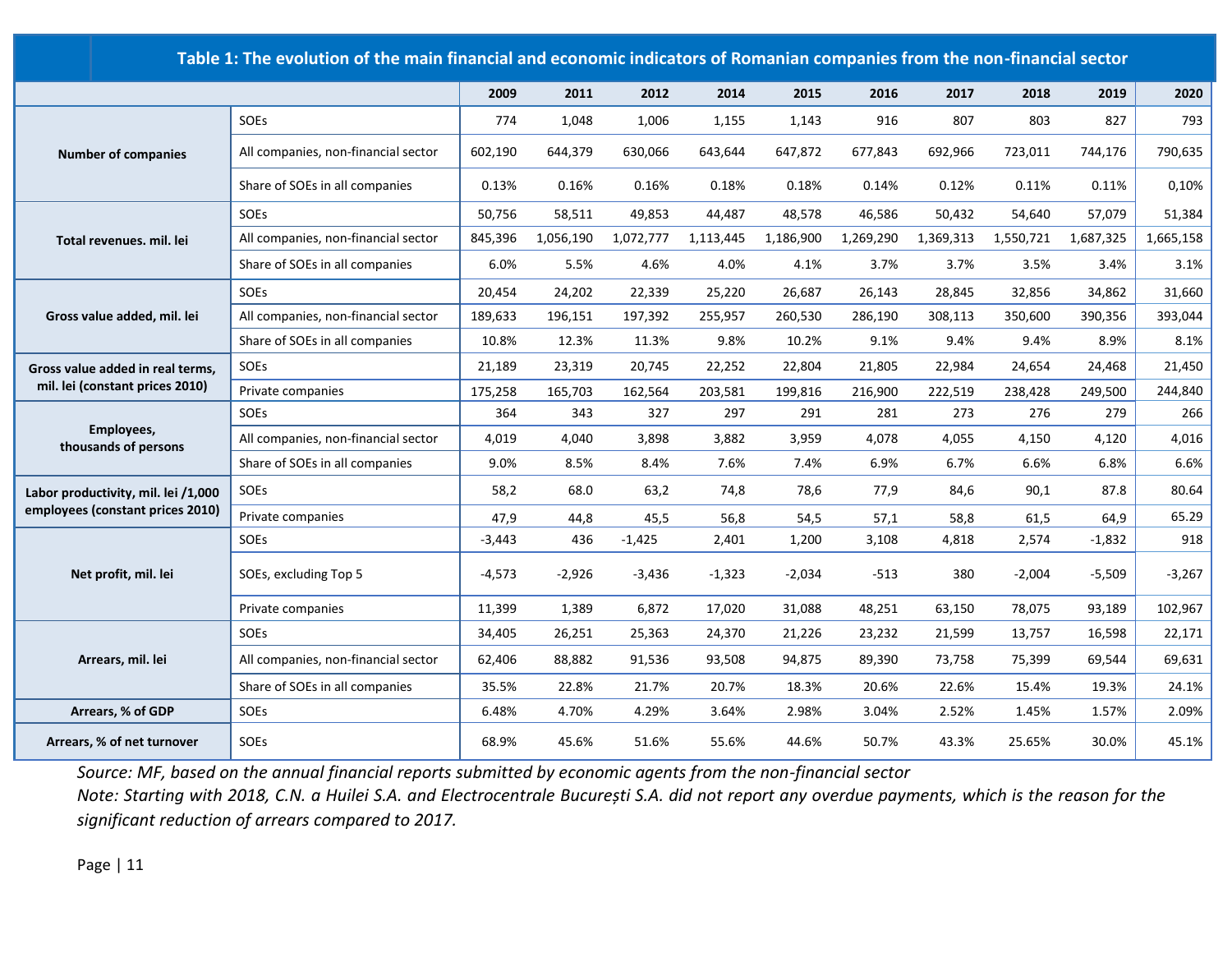|                | Table 2: Top 5 SOE's with the largest net profit           |                                 |                          |                                                            |                                 |                          |                                                            |                                    |  |  |
|----------------|------------------------------------------------------------|---------------------------------|--------------------------|------------------------------------------------------------|---------------------------------|--------------------------|------------------------------------------------------------|------------------------------------|--|--|
|                | Top 5 net profit in 2020                                   |                                 |                          | Top 5 net profit in 2019                                   |                                 | Top 5 net profit in 2018 |                                                            |                                    |  |  |
|                | <b>Company name</b>                                        | <b>Net profit</b><br>(mil. lei) |                          | <b>Company name</b>                                        | <b>Net profit</b><br>(mil. lei) |                          | <b>Company name</b>                                        | <b>Net</b><br>profit<br>(mil. lei) |  |  |
| $\mathbf{1}$   | S.P.E.E.H. HIDROELECTRICA S.A.                             | 1,451.58                        |                          | 1 S.P.E.E.H. HIDROELECTRICA S.A.                           | 1,386.54                        | $\mathbf{1}$             | S.P.E.E.H. HIDROELECTRICA S.A.                             | 1,939.28                           |  |  |
| 2              | S.N.G.N. ROMGAZ S.A.                                       | 1,278.88                        |                          | 2 S.N.G.N. ROMGAZ S.A.                                     | 1,046.41                        | $\mathbf{2}^{\prime}$    | S.N.G.N. ROMGAZ S.A.                                       | 1,360.55                           |  |  |
| 3              | S.N. NUCLEARELECTRICA S.A.                                 | 699.32                          | 3                        | S.N. NUCLEARELECTRICA S.A.                                 | 535.67                          | 3                        | S.N.T.G.N. TRANSGAZ S.A.                                   | 495.67                             |  |  |
| $\overline{4}$ | SAPE S.A.                                                  | 396.63                          | $\overline{4}$           | NATIONALĂ<br><b>COMPANIA</b><br>AEROPORTURI BUCUREȘTI S.A. | 359.62                          | 4                        | S.N. NUCLEARELECTRICA S.A.                                 | 410.61                             |  |  |
| 5.             | ELECTROCENTRALE BUCUREȘTI S.A.                             | 358.72                          | 5.                       | S.N.T.G.N. TRANSGAZ S.A.                                   | 348.26                          | 5                        | NATIONALĂ<br><b>COMPANIA</b><br>AEROPORTURI BUCUREȘTI S.A. | 371.82                             |  |  |
|                | <b>Total</b>                                               | 4,185.13                        |                          | <b>Total</b>                                               | 3,676.49                        |                          | <b>Total</b>                                               | 4,577.93                           |  |  |
|                | Top 5 net profit in 2017                                   |                                 | Top 5 net profit in 2016 |                                                            |                                 | Top 5 net profit in 2015 |                                                            |                                    |  |  |
|                | <b>Company name</b>                                        | <b>Net profit</b><br>(mil. lei) |                          | <b>Company name</b>                                        | <b>Net profit</b><br>(mil. lei) |                          | <b>Company name</b>                                        | <b>Net</b><br>profit<br>(mil. lei) |  |  |
| 1              | S.N.G.N. ROMGAZ S.A.                                       | 1,854.75                        | $\mathbf{1}$             | S.P.E.E.H. HIDROELECTRICA S.A.                             | 1,227.67                        | 1                        | S.N.G.N. ROMGAZ S.A.                                       | 1,194.29                           |  |  |
| $\overline{2}$ | S.P.E.E.H. HIDROELECTRICA S.A.                             | 1,359.69                        |                          | 2 S.N.G.N. ROMGAZ S.A.                                     | 1,024.58                        | $\overline{2}$           | S.P.E.E.H. HIDROELECTRICA S.A.                             | 899.41                             |  |  |
| 3              | S.N.T.G.N. TRANSGAZ S.A.                                   | 582.06                          | 3                        | S.N.T.G.N. TRANSGAZ S.A.                                   | 594.56                          | 3                        | S.N.T.G.N. TRANSGAZ S.A.                                   | 488.73                             |  |  |
| $\overline{4}$ | NATIONALĂ<br><b>COMPANIA</b><br>AEROPORTURI BUCUREȘTI S.A. | 337.55                          | $\overline{4}$           | COMPANIA NAȚIONALĂ DE CĂI<br>FERATE CFR S.A.               | 501.31                          | 4                        | C.N.A.D.N.R. S.A.                                          | 368.81                             |  |  |
| 5              | S.N. NUCLEARELECTRICA S.A.                                 | 303.88                          | 5.                       | C.N.T.E.E. TRANSELECTRICA S.A.                             | 272.36                          | 5                        | C.N.T.E.E. TRANSELECTRICA S.A.                             | 360.05                             |  |  |
|                | <b>Total</b>                                               | 4,437.93                        |                          | <b>Total</b>                                               | 3,620.48                        |                          | <b>Total</b>                                               | 3,311.29                           |  |  |

*Source: MF, based on the annual financial reports submitted by economic agents from the non-financial sector*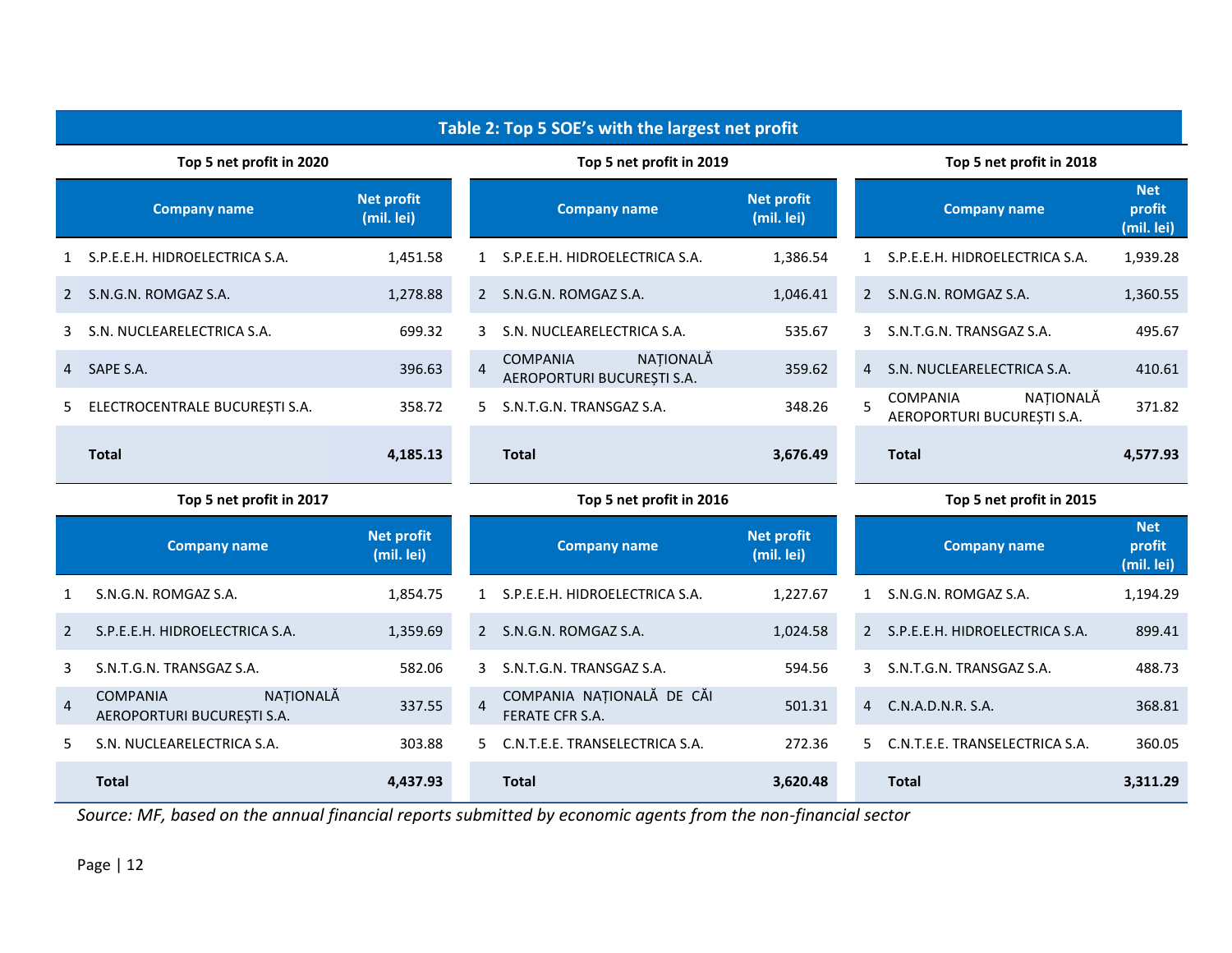*companies increased in 2020 by 33.6% compared to the previous year, to the level of 22.2 billion lei (representing 24.1% of total outstanding payments in the entire economy). Although the share of arrears of state-owned companies in the total outstanding payments of the entire economy is well below the maximum level of 35.5% recorded in 2009, it remains well above the public sector's contribution to economic activity.*

The arrears of state-owned The evolution of the arrears accumulated<sup>11</sup> by state companies is analyzed considering that, starting with 2018, CN a Huilei (outstanding payments of 5.4 billion lei at the end of 2017) and Electrocentrale București (outstanding payments of 1.7 billion lei at the end of 2017) did not report any overdue payments, this being the reason why the arrears of state companies registered in 2018 a significant decrease (of 36.3%) compared to the previous year. The lack of reporting does not indicate the payment of these outstanding obligations, but is most likely caused by the fact that, at that time, C.N. a Huilei S.A. was in bankruptcy proceedings, and Electrocentrale București S.A. was insolvent.

> In 2020, there is a significant increase in the outstanding payments of state-owned companies (+5.6 billion lei, or +33.6%) compared to the previous year, to the level of 22.2 billion lei (representing 24.1% of total outstanding payments throughout the economy). The increase in arrears of state-owned companies is largely localized (4.2 billion lei, respectively, 75% of the increase compared to the previous year) at two state-owned companies, S.N.T.F.M. CFR Marfă S.A. and C.N. Unifarm S.A. (see *Table 3*). In the case of CFR Marfă SA, the significant increase in arrears (+3 billion lei compared to the previous year) can be explained by the decision of the European Commission of February  $28$ , 2020<sup>12</sup> regarding the investigation launched in 2017 on granting state aid in 2013 to the freight transport operator, which establishes that it is incompatible with EU state aid rules and therefore the amount (EUR 570 million plus interest) must be recovered by the Romanian State. Regarding C.N. Unifarm SA, the registration of a significant volume of arrears (+1.2 billion lei compared to the previous year) took place under the conditions of emergency acquisitions at the beginning of 2020 in order to combat the COVID-19 pandemic, which remained on stock, consisting of ventilators, masks, goggles and overalls, disinfectants and other sanitary materials and medical devices. Even excluding these two companies, there is a continuation of the trend of increasing arrears, initiated in 2019, and the risk of accelerating it in the coming years, especially since, although the

<sup>&</sup>lt;sup>11</sup> According to MF, companies' arrears are delayed payments to banks, state budget, social security budget, suppliers and other creditors by more than 30 days against the contractual or legal terms, that generate payment obligations.  $12$  [https://ec.europa.eu/commission/presscorner/detail/ro/ip\\_20\\_313.](https://ec.europa.eu/commission/presscorner/detail/ro/ip_20_313)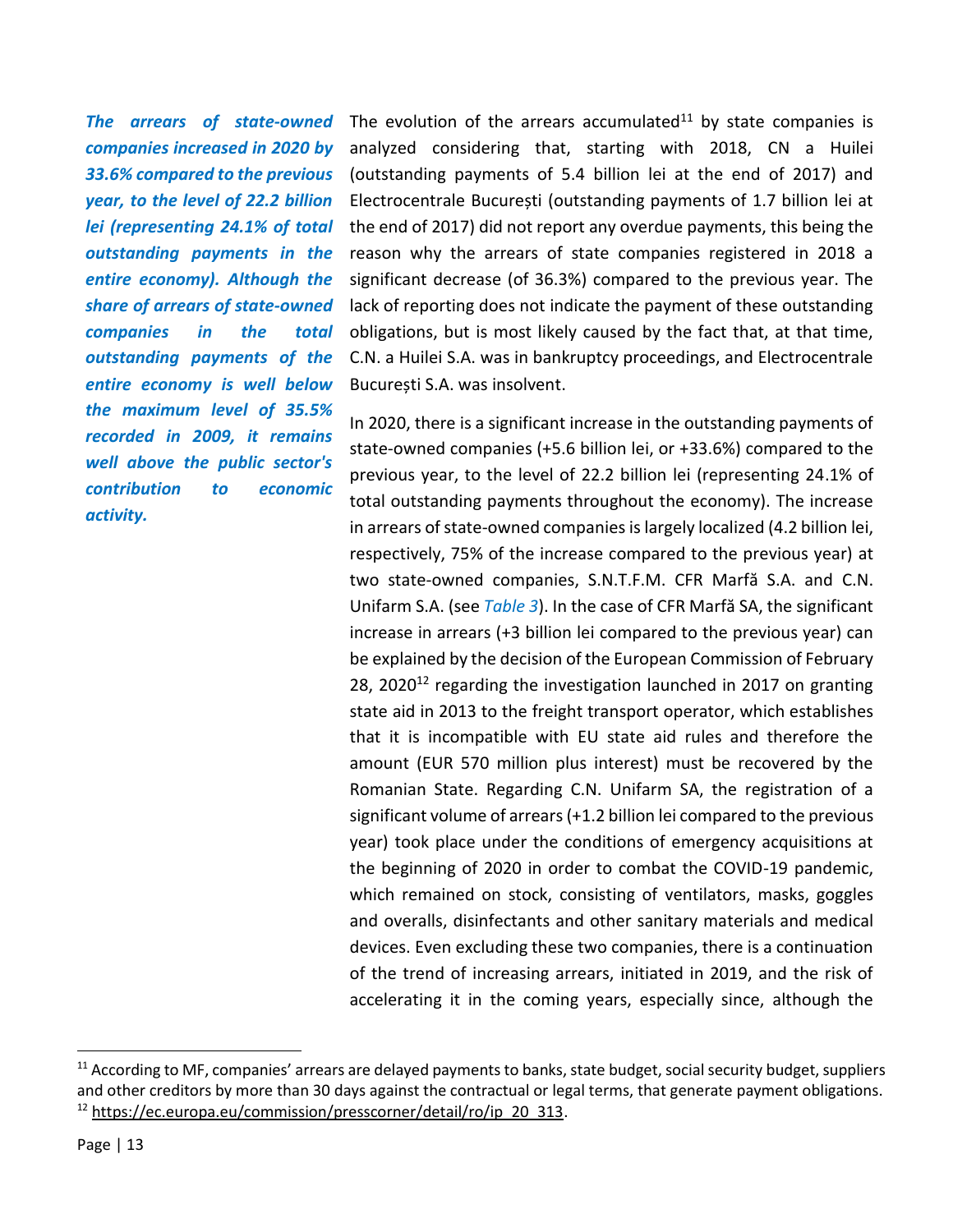volume of arrears in the public sector is significantly lower than the maximum level of 34.4 billion lei reached in 2009 (representing 35.5% of the total outstanding payments throughout the economy), there is a significant impact of eliminating from the data, starting with 2018, of arrears accumulated by C.N. a Huilei S.A. and Electrocentrale București S.A., in the amount of about 7.2 billion lei.

At the same time, it should be mentioned that the share of arrears of state-owned companies in the total outstanding payments of the entire economy is clearly higher than their contribution to economic activity in Romania, respectively an average share over the last 10 years of 4.0% of total revenues and 9.9% of the total gross value added (these average weights being the result of a decreasing trend over the last decade), which signals a chronic problem regarding the arrears of public sector companies.

A similar evolution is observed when analyzing the share of SOEs arrears in GDP, respectively in the total turnover. After reaching the maximum levels of the analyzed period in 2009, the two indicators entered a general downward trend, in 2018 reaching the lowest level in the analyzed interval also due to the elimination of arrears accumulated by C.N. a Huilei and Electrocentrale București S.A. After a slight increase in arrears as a share of GDP by 0.1 pp in 2019, in 2020 the increase was significant, by over 0.5 pp. Expressed as a share in total turnover, after an increase of 4.3 pp of arrears in 2019 compared to 2018, in 2020 arrears in the public sector accounted for 45.1%, compared to 30% in the previous year (+15.1 pp).

It should be noted that the generally favorable evolution of public sector arrears starting with 2010 was also driven by the measures<sup>13</sup> established through the two balance of payments agreements concluded with the international financial institutions (EC, IMF and WB) in the period 2009-2013.

*companies were to suppliers, and about 31% were overdue* 

*The arrears of state-owned companies as a share of GDP and of the total turnover exhibited a general downward trend since 2009, until the end of 2018 when was recorded the lowest level of the two indicators over the analyzed period. Starting with 2019 it was recorded an increase in arrears of the public sector as a share of GDP, respectively of total turnover, which accelerated significantly in* 

In 2020, almost 40% of the Analyzing the structure of SOEs' arrears in 2020, it can be observed arrears of state-owned that the greatest part of the outstanding payments are due to *suppliers*, representing 8.8 billion lei (+0.6 billion lei compared to the

*2020.*

<sup>&</sup>lt;sup>13</sup> Those measures aimed at framing the arrears within quarterly indicative targets and included budget transfers, placing SOEs into voluntary liquidation or insolvency and the conversion of arrears into shares.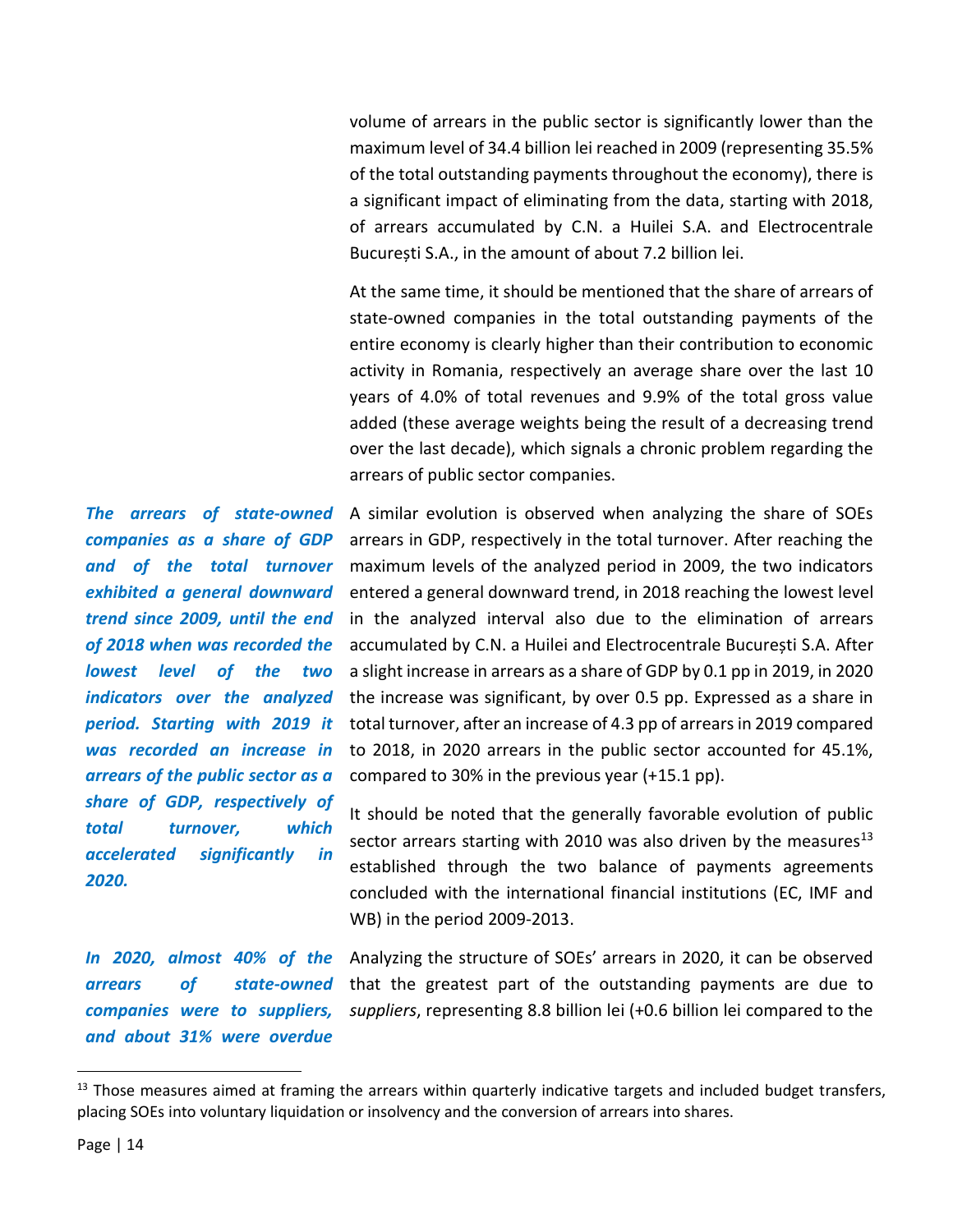*payments to the general consolidated budget while 29% represented overdue payments to other suppliers. The increase in arrears by 5.6 billion lei compared to the previous year is due to the increase of all categories of outstanding payments of the state-owned companies.*

previous year), corresponding to a share of 39.6% in total arrears of the public sector.

The arrears to the *general consolidated budget* occupy the second place in the hierarchy with a level of outstanding payments of 6.9 billion lei (+1.8 billion lei compared to the previous year), representing 31.3% of the total. In their structure, the largest share is held by arrears to other budgets than the state social security budget, with a share of 62% in their total, respectively an increase of 73% compared to the previous year. From the analysis by sectors of the economy, the largest share of arrears to other budgets than the state social security budget is found in the pharmaceutical sector, followed by energy and transport.

The arrears of state-owned companies to *other creditors* increased the most compared to 2019 (+94%), reaching a level of 6.5 billion lei (+3.1 billion lei compared to the previous year) and represented 29.2% of the total. This increase was mainly located at the level of the two companies mentioned above, CFR Marfă and Unifarm.

The evolution of the structure of arrears of state-owned companies is presented in *Figure 1*.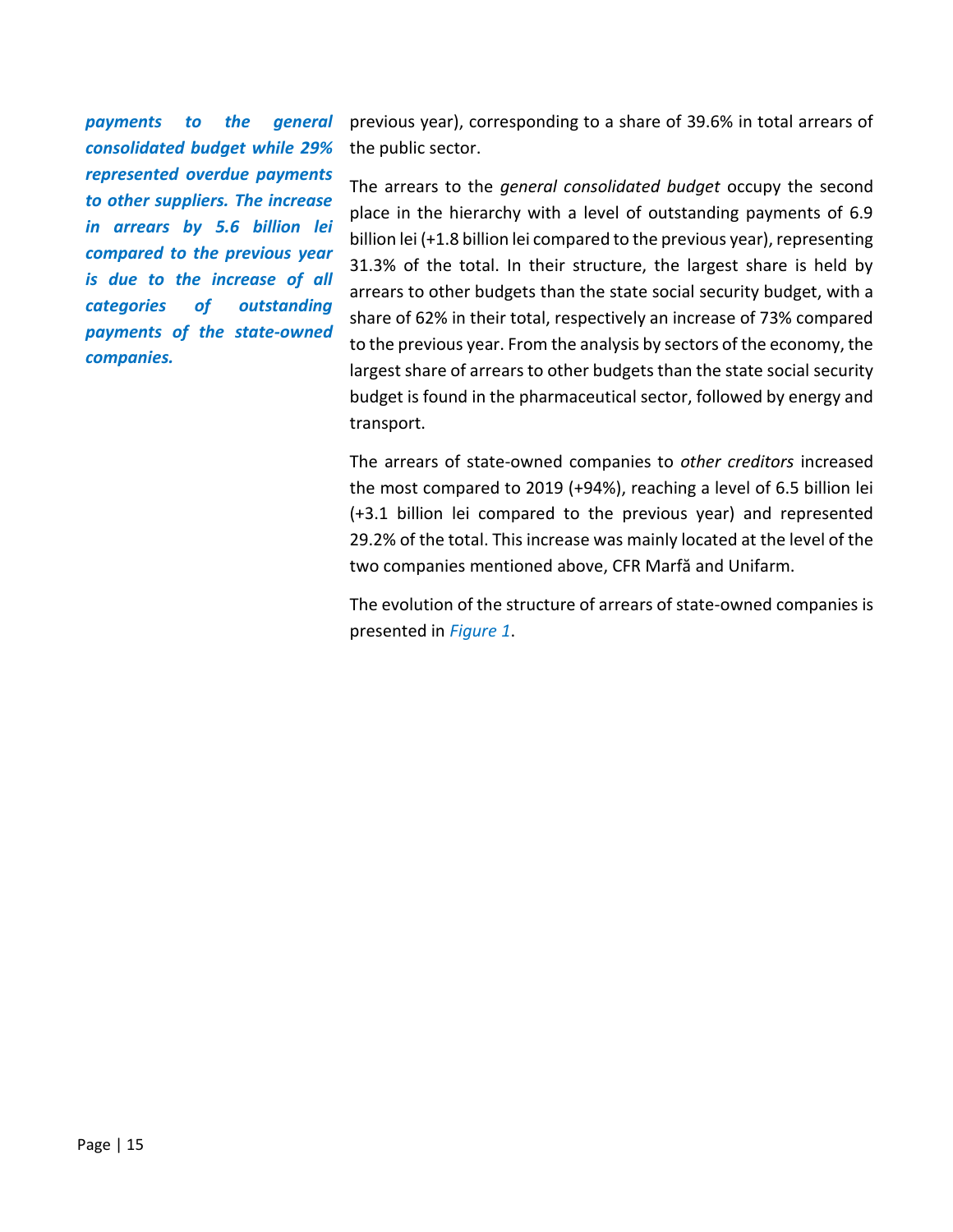

### **Figure 1: Structure of arrears – SOEs (billion lei)**

*Source: MF, based on the annual financial reports submitted by economic agents from the non-financial sector*

*Note: Starting with 2017, following the modification of the F30 reporting form, the data regarding arrears to banks is no longer available. Starting with 2018, C.N. a Huilei S.A. and Electrocentrale București S.A. did not report any overdue payments, which is the reason for the significant reduction in arrears compared to 2017.*

*In what concerns the arrears of private companies, in 2020 the highest share was recorded by arrears to suppliers (55.6% of the total), followed at a considerable distance by outstanding payments to other creditors (23.8% of the total) and to the general consolidated budget (20.7% of the total).*

The arrears of private companies remained close to the level registered in the previous year (+0.09 billion lei), the increase registered at the level of outstanding payments to the *general consolidated budget* (+0.48 billion lei) and to *other creditors* (+0.15 billion lei) being largely offset by the reduction of outstanding payments to *suppliers* (-0.55 billion lei).

From the perspective of the structure of arrears, in 2020 private companies had the highest volume of outstanding payments to *suppliers*, amounting to 38.7 billion lei (55.6% of total arrears), over half of which were late payments by more than one year. In second place are the outstanding payments to *other creditors* (16.5 billion lei, representing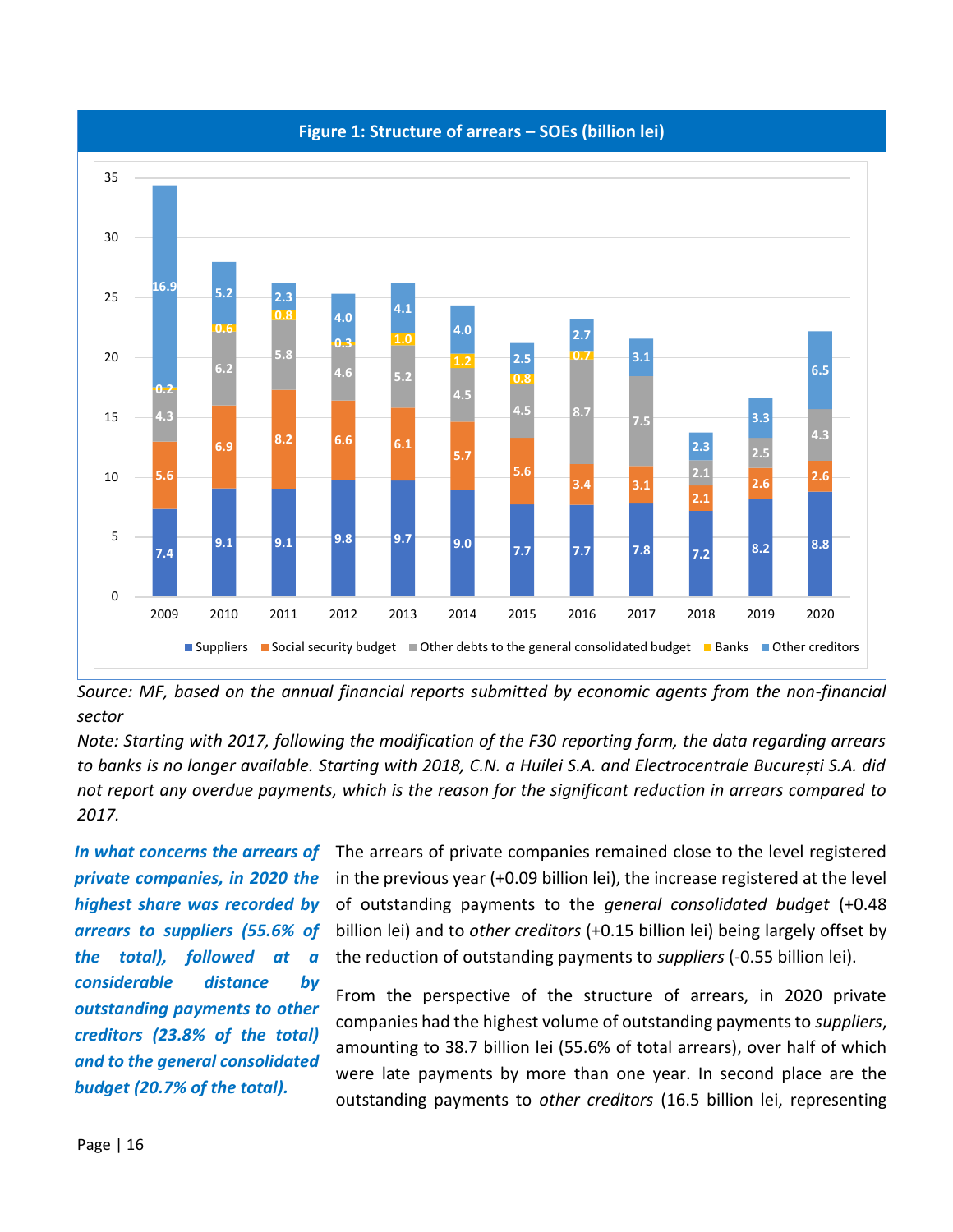

23.8% of the total), followed by the outstanding payments to the *general consolidated budget* (14.4 billion lei, respectively, 20.7% of the total).

*Source: MF, based on the annual financial reports submitted by economic agents from the non-financial sector*

*Note: Starting with 2017, following the modification of the F30 reporting form, the data regarding arrears to banks is no longer available.*

*The arrears of state-owned companies are concentrated in a small number of companies operating in the mining sector, the distribution of heat sector and the chemical industry. Thus, the first 10 companies ranked in terms of volume of outstanding payments (Top 10) have accumulated over 75% of the total arrears of state-owned* 

companies. Another worrying the COVID-19 pandemic, which, for the most part, remained in stock. Proceeding to a more detailed analysis of SOEs' arrears, the top 10 companies in terms of outstanding payments were identified (Top 10 – presented in *Table 3*). In 2020, the Top 10 companies together accumulated about 75.4% of the total arrears of state-owned companies. Analyzing the structure of Top 10 over the last three years, we note that the majority of companies are in the mining sector, heat distribution and chemical industry, as well as seven companies were present in the hierarchy each year, indicating the chronicity of arrears in some companies and industrial sectors. It is noted for the first time in recent years the presence of a pharmaceutical company in the Top 10, Unifarm S.A., amid some acquisitions in the context of the fight against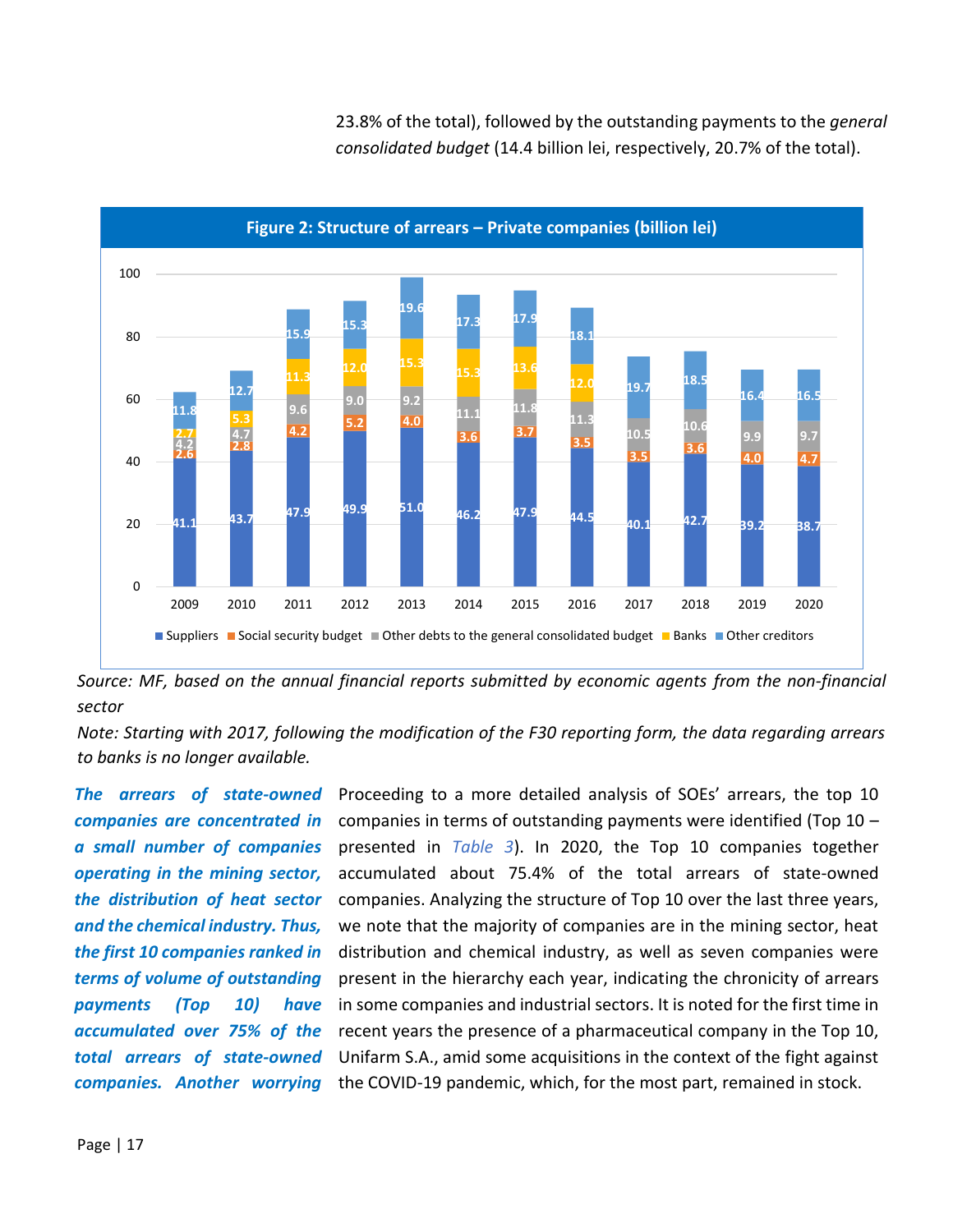*aspect is that many companies are in the Top 10 every year, indicating a chronic problem of arrears in certain sectors.*

In what concerns the top of arrears towards the general consolidated budget (also presented in *Table 3*), persistency in accumulating arrears is also noted in the case of eight companies present in the hierarchy in each of the last three years. Also, the preponderance of companies in the mining sector and heat energy distribution is maintained, but compared to the Top 10 presented previously, the industrial sectors are more diverse. In the case of arrears to the general consolidated budget, the degree of concentration is similar to Top 10, the first 10 companies accumulating 75% of the total arrears of state-owned companies to the general consolidated budget. Given the conclusions drawn from the analysis regarding the top in terms of arrears of the state-owned companies, it is relevant to investigate the causes of the concentration of arrears in a small number of companies, as well as the chronicity of this problem in certain economic sectors.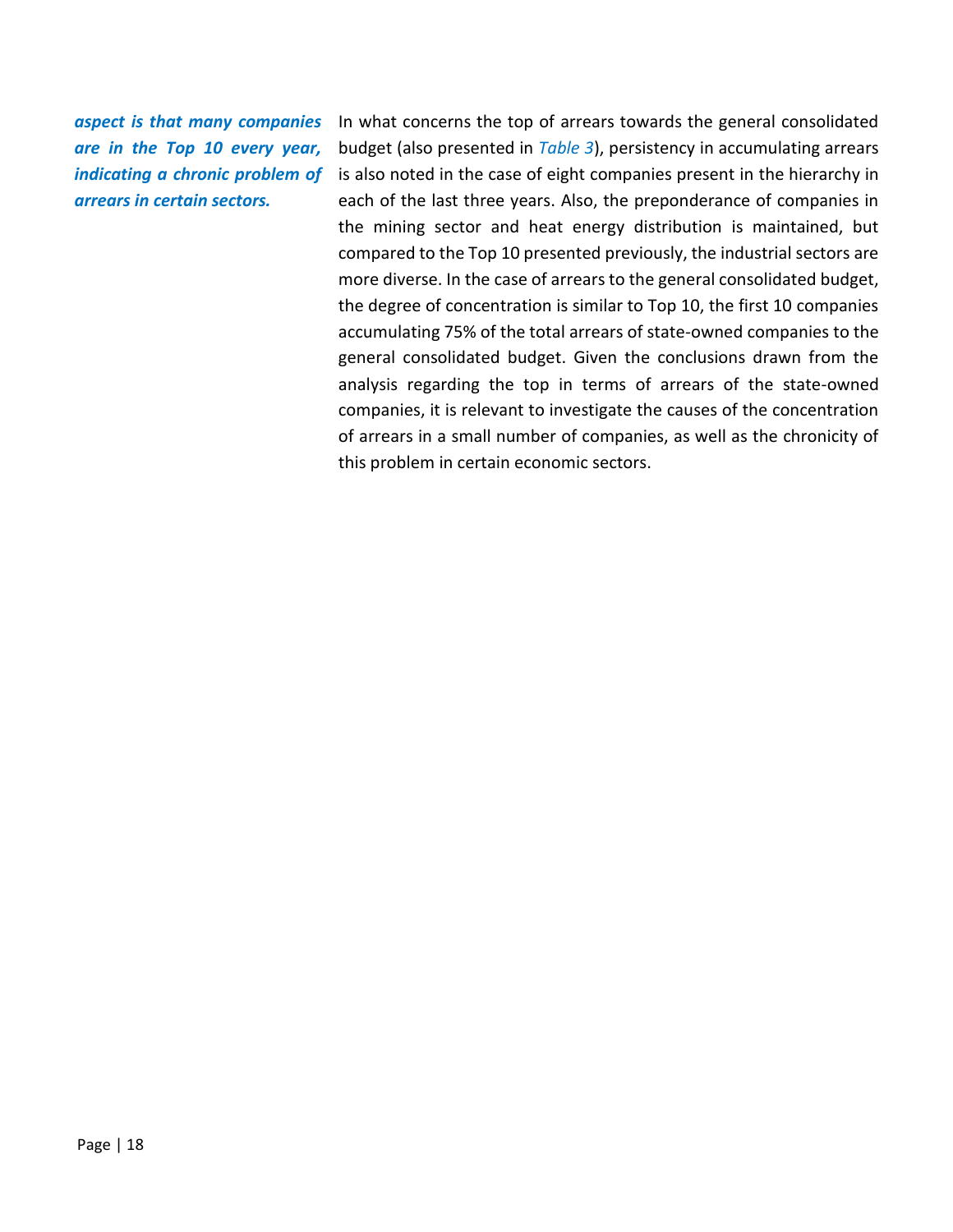## **Table 3: Top 10 SOEs with the largest arrears**

|                | <b>Company name</b>                                                 | <b>Arrears</b><br>(mil. lei) |                |
|----------------|---------------------------------------------------------------------|------------------------------|----------------|
| $\mathbf{1}$   | <b>RADET BUCURESTI</b>                                              | 4,103.90                     | 1              |
| $\mathcal{P}$  | S.N.T.F.M. CFR MARFĂ S.A.                                           | 3,947.71                     | $\overline{2}$ |
| 3              | OLTCHIM S.A.                                                        | 2,305.09                     | 3              |
| $\overline{4}$ | S.C. COMPLEXUL ENERGETIC HUNEDOARA S.A.                             | 2,149.92                     | $\overline{4}$ |
| 5              | COMPANIA NATIONALĂ UNIFARM S.A.                                     | 1,173.42                     | 5              |
| 6              | REGIA AUTONOMĂ DE TRANSPORT BUCURESTI R.A.                          | 955.21                       | 6              |
| $\overline{7}$ | COMPANIA NATIONALĂ A METALELOR PRETIOASE SI<br>NEFEROASE REMIN S.A. | 651.80                       | 7              |
| 8              | SOCIETATEA NATIONALĂ A CĂRBUNELUI S.A.                              | 552.34                       | 8              |
| 9              | RADET CONSTANTA                                                     | 474.35                       | 9              |
| 10             | APATERM S.A.                                                        | 410.36                       | 10             |
|                | % of total                                                          | 75.4%                        |                |

### **Top 10 arrears to the general consolidated budget in Dec. 2020**

|                | <b>Company name</b>                          | <b>Arrears</b><br>(mil. lei) |                | <b>Company name</b>                          | <b>Arrears</b><br>(mil. lei) |                | <b>Company name</b>                          | <b>Arrears</b><br>(mil. lei) |
|----------------|----------------------------------------------|------------------------------|----------------|----------------------------------------------|------------------------------|----------------|----------------------------------------------|------------------------------|
|                | S.C. COMPLEXUL ENERGETIC HUNEDOARA S.A.      | 1,638.12                     |                | S.C. COMPLEXUL ENERGETIC HUNEDOARA S.A.      | 1,486.99                     |                | S.C. COMPLEXUL ENERGETIC HUNEDOARA S.A.      | 1,107.76                     |
| $\overline{2}$ | COMPANIA NAȚIONALĂ UNIFARM S.A.              | 1,172.31                     | $\mathbf{2}$   | SOCIETATEA NATIONALĂ A CĂRBUNELUI S.A.       | 536.65                       | $2^{\circ}$    | SOCIETATEA NATIONALĂ A CĂRBUNELUI S.A.       | 536.27                       |
|                | REGIA AUTONOMĂ DE TRANSPORT BUCURESTI R.A.   | 876.06                       | 3              | ROMAERO S.A.                                 | 384.94                       | 3              | ROMAERO S.A.                                 | 329.18                       |
| $\overline{4}$ | SOCIETATEA NAȚIONALĂ A CĂRBUNELUI S.A.       | 536.86                       | $\overline{4}$ | REGIA AUTONOMĂ DE TRANSPORT BUCURESTI R.A.   | 328.29                       | $\overline{4}$ | S.C. ELECTROCENTRALE CONSTANTA               | 229.70                       |
|                | S.C. ELECTROCENTRALE CONSTANTA               | 249.96                       |                | S.C. ELECTROCENTRALE CONSTANTA               | 237.84                       | 5.             | AVERSA S.A.                                  | 162.37                       |
| 6              | AVERSA S.A.                                  | 205.88                       | 6              | AVERSA S.A.                                  | 155.09                       | 6              | REGIA AUTONOMĂ DE TRANSPORT PUBLIC IAȘI R.A. | 147.50                       |
|                | REGIA AUTONOMĂ DE TRANSPORT PUBLIC IAȘI R.A. | 143.48                       |                | REGIA AUTONOMĂ DE TRANSPORT PUBLIC IASI R.A. | 143.88                       |                | S.N. "ÎMBUNĂTĂTIRI FUNCIARE" S.A.            | 132.22                       |
|                | 8 S.N. "ÎMBUNĂTĂTIRI FUNCIARE" S.A.          | 138.42                       | 8              | S.N. "ÎMBUNĂTĂTIRI FUNCIARE" S.A.            | 138.31                       | 8              | AVIOANE S.A. CRAIOVA                         | 118.18                       |
| 9              | AVIOANE S.A. CRAIOVA                         | 120.11                       | 9              | AVIOANE S.A. CRAIOVA                         | 128.22                       | 9              | S.C. DE REPARATII LOCOMOTIVE C.F.            | 115.92                       |
| 10             | S.C. DE REPARAȚII LOCOMOTIVE C.F.            | 115.92                       | 10             | S.C. DE REPARATII LOCOMOTIVE C.F.            | 115.92                       | 10             | <b>RADET BUCURESTI</b>                       | 115.60                       |
|                | % of total                                   | 75.0%                        |                | % of total                                   | 71.6%                        |                | % of total                                   | 71.0%                        |

|  | <b>p 10 arrears in Dec. 2019</b> |  |  |
|--|----------------------------------|--|--|
|  |                                  |  |  |

| <b>Arrears</b><br>(mil. lei) |                | <b>Company name</b>                                                 | <b>Arrears</b><br>(mil. lei) |  |
|------------------------------|----------------|---------------------------------------------------------------------|------------------------------|--|
| 4,103.90                     | $\mathbf{1}$   | <b>RADET BUCURESTI</b>                                              | 4,030.59                     |  |
| 3,947.71                     | $\mathfrak{D}$ | OLTCHIM S.A.                                                        | 2,095.30                     |  |
| 2,305.09                     | 3              | S.C. COMPLEXUL ENERGETIC HUNEDOARA S.A.                             | 1,895.20                     |  |
| 2,149.92                     | 4              | S.N.T.F.M. CFR MARFĂ S.A.                                           | 937.97                       |  |
| 1,173.42                     | 5              | COMPANIA NAȚIONALĂ A METALELOR PREȚIOASE ȘI<br>NEFEROASE REMIN S.A. | 577.37                       |  |
| 955.21                       | 6              | SOCIETATEA NAȚIONALĂ A CĂRBUNELUI S.A.                              | 552.13                       |  |
| 651.80                       | $\overline{7}$ | RADET CONSTANTA                                                     | 470.66                       |  |
| 552.34                       | 8              | REGIA AUTONOMĂ DE TRANSPORT BUCURESTI R.A.                          | 441.67                       |  |
| 474.35                       | 9              | APATERM S.A.                                                        | 410.48                       |  |
| 410.36                       | 10             | S.N. "ÎMBUNĂTĂTIRI FUNCIARE" S.A.                                   | 399.94                       |  |
| 75.4%                        |                | % of total                                                          | 71.2%                        |  |

### **Top 10 arrears to the general consolidated budget in Dec. 2019**

| <b>Arrears</b><br>(mil. lei) |                | <b>Company name</b>                          | <b>Arrears</b><br>(mil. lei) |
|------------------------------|----------------|----------------------------------------------|------------------------------|
| 1,638.12                     | 1              | S.C. COMPLEXUL ENERGETIC HUNEDOARA S.A.      | 1,486.99                     |
| 1,172.31                     | $\overline{2}$ | SOCIETATEA NATIONALĂ A CĂRBUNELUI S.A.       | 536.65                       |
| 876.06                       | 3              | ROMAERO S.A.                                 | 384.94                       |
| 536.86                       | $\overline{4}$ | REGIA AUTONOMĂ DE TRANSPORT BUCUREȘTI R.A.   | 328.29                       |
| 249.96                       | 5              | S.C. ELECTROCENTRALE CONSTANTA               | 237.84                       |
| 205.88                       | 6              | AVERSA S.A.                                  | 155.09                       |
| 143.48                       | $\overline{7}$ | REGIA AUTONOMĂ DE TRANSPORT PUBLIC IASI R.A. | 143.88                       |
| 138.42                       | 8              | S.N. "ÎMBUNĂTĂTIRI FUNCIARE" S.A.            | 138.31                       |
| 120.11                       | 9              | AVIOANE S.A. CRAIOVA                         | 128.22                       |
| 115.92                       | 10             | S.C. DE REPARAȚII LOCOMOTIVE C.F.            | 115.92                       |
| 75.0%                        |                | % of total                                   | 71.6%                        |

### **Top 10 arrears in Dec. 2020 Top 10 arrears in Dec. 2019 Top 10 arrears in Dec. 2018**

|    | <b>Company name</b>                                                 | <b>Arrears</b><br>(mil. lei) |    | <b>Company name</b>                                                 | <b>Arrears</b><br>(mil. lei) |    | <b>Company name</b>                                                 | <b>Arrears</b><br>(mil. lei) |
|----|---------------------------------------------------------------------|------------------------------|----|---------------------------------------------------------------------|------------------------------|----|---------------------------------------------------------------------|------------------------------|
|    | <b>RADET BUCURESTI</b>                                              | 4,103.90                     |    | <b>RADET BUCURESTI</b>                                              | 4,030.59                     |    | <b>RADET BUCURESTI</b>                                              | 3,862.23                     |
|    | 2 S.N.T.F.M. CFR MARFĂ S.A.                                         | 3,947.71                     |    | 2 OLTCHIM S.A.                                                      | 2,095.30                     |    | 2 S.C. COMPLEXUL ENERGETIC HUNEDOARA S.A.                           | 1,423.22                     |
|    | 3 OLTCHIM S.A.                                                      | 2,305.09                     |    | S.C. COMPLEXUL ENERGETIC HUNEDOARA S.A.                             | 1,895.20                     |    | S.N.T.F.M. CFR MARFĂ S.A.                                           | 884.30                       |
|    | 4 S.C. COMPLEXUL ENERGETIC HUNEDOARA S.A.                           | 2,149.92                     |    | 4 S.N.T.F.M. CFR MARFĂ S.A.                                         | 937.97                       |    | 4 OLTCHIM S.A.                                                      | 645.77                       |
|    | 5 COMPANIA NATIONALĂ UNIFARM S.A.                                   | 1,173.42                     |    | COMPANIA NATIONALĂ A METALELOR PRETIOASE SI<br>NEFEROASE REMIN S.A. | 577.37                       |    | COMPANIA NAȚIONALĂ A METALELOR PREȚIOASE ȘI<br>NEFEROASE REMIN S.A. | 573.79                       |
|    | 6 REGIA AUTONOMĂ DE TRANSPORT BUCUREȘTI R.A.                        | 955.21                       |    | 6 SOCIETATEA NATIONALĂ A CĂRBUNELUI S.A.                            | 552.13                       |    | 6 SOCIETATEA NATIONALĂ A CĂRBUNELUI S.A.                            | 551.80                       |
|    | COMPANIA NAȚIONALĂ A METALELOR PREȚIOASE ȘI<br>NEFEROASE REMIN S.A. | 651.80                       |    | RADET CONSTANTA                                                     | 470.66                       |    | APATERM S.A.                                                        | 410.67                       |
|    | 8 SOCIETATEA NATIONALĂ A CĂRBUNELUI S.A.                            | 552.34                       | 8  | REGIA AUTONOMĂ DE TRANSPORT BUCURESTI R.A.                          | 441.67                       | 8  | RADET CONSTANTA                                                     | 391.99                       |
|    | RADET CONSTANTA                                                     | 474.35                       |    | APATERM S.A.                                                        | 410.48                       |    | 9 FORTUS S.A.                                                       | 355.82                       |
| 10 | APATERM S.A.                                                        | 410.36                       | 10 | S.N. "ÎMBUNĂTĂTIRI FUNCIARE" S.A.                                   | 399.94                       | 10 | ROMAERO S.A.                                                        | 334.95                       |
|    | % of total                                                          | 75.4%                        |    | % of total                                                          | 71.2%                        |    | % of total                                                          | 68.6%                        |

### **Top 10 arrears to the general consolidated budget in Dec. 2018**

| <b>Arrears</b><br>(mil. lei) |                | <b>Company name</b>                          | <b>Arrears</b><br>(mil. lei) |
|------------------------------|----------------|----------------------------------------------|------------------------------|
| 1.486.99                     | 1              | S.C. COMPLEXUL ENERGETIC HUNEDOARA S.A.      | 1,107.76                     |
| 536.65                       | $\overline{2}$ | SOCIETATEA NATIONALĂ A CĂRBUNELUI S.A.       | 536.27                       |
| 384.94                       | 3              | ROMAERO S.A.                                 | 329.18                       |
| 328.29                       | $\overline{4}$ | S.C. ELECTROCENTRALE CONSTANTA               | 229.70                       |
| 237.84                       | 5              | AVERSA S.A.                                  | 162.37                       |
| 155.09                       | 6              | REGIA AUTONOMĂ DE TRANSPORT PUBLIC IASI R.A. | 147.50                       |
| 143.88                       | $\overline{7}$ | S.N. "ÎMBUNĂTĂTIRI FUNCIARE" S.A.            | 132.22                       |
| 138.31                       | 8              | AVIOANE S.A. CRAIOVA                         | 118.18                       |
| 128.22                       | 9              | S.C. DE REPARATII LOCOMOTIVE C.F.            | 115.92                       |
| 115.92                       | 10             | <b>RADET BUCURESTI</b>                       | 115.60                       |
| 71.6%                        |                | % of total                                   | 71.0%                        |

*Source: MF, based on the annual financial reports submitted by economic agents from the non-financial sector.*

*Note: Starting with 2018, C.N. a Huilei S.A. and Electrocentrale București S.A. no longer reported overdue payments, so these companies are no longer in the top of arrears in 2018 and 2019.*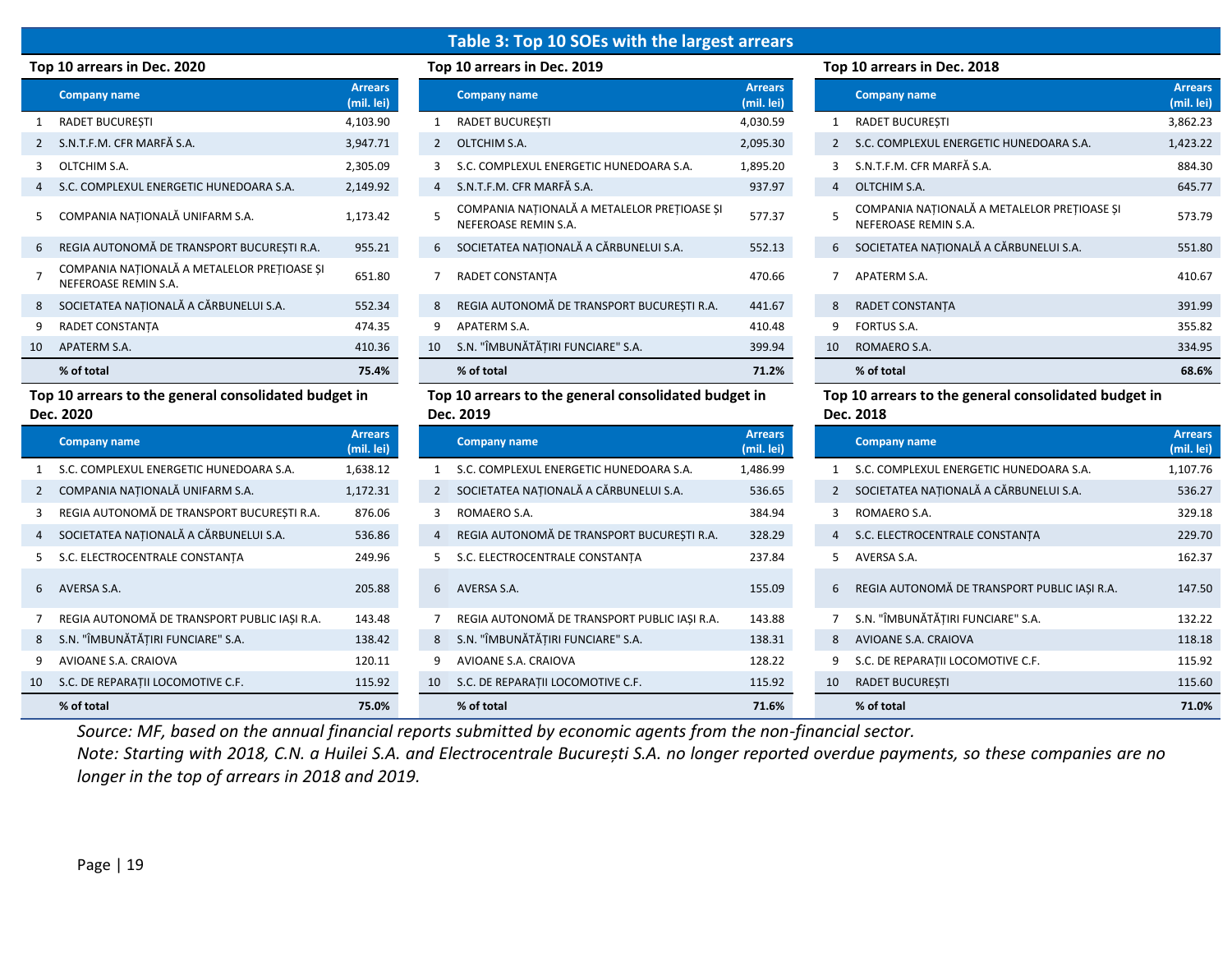

*Source: MF, based on the annual financial reports submitted by economic agents from the non-financial sector*

*Note: Operating margin (%) = Operating surplus/Total revenues \* 100 (the operating surplus does not include interest expenses and those related to corporate income taxes).*

*The operating margin of stateowned companies in 2020 recovered compared to last year, from -0.8% in the previous year to 2.4%, but remains much lower than in the private sector, where it continued its ascent to 7.44% in 2020, from 7.27% in 2019.*

*Excluding Top 5, the indicator is at a much lower level and in negative territory, at -7.3%, representing an improvement of* 

In 2020, the operating margin for state-owned companies recovered from last year, from -0.8% to +2.4% (*Figure 3*). The indicator measures the profitability of the core activity by comparing the earnings before the interest and profit tax payments to the total income. This evolution was mainly determined by the improvement in the aggregate operating profits − from a loss of 471.8 million lei in 2019, to a profit of 1,226.5 million lei in 2020 − while total revenues were reduced by 10%. Private companies continued their upward trend, the value of the indicator improving by 0.17 pp in 2020 compared to 2019.

4.8 pp compared to the previous significant, demonstrating their extremely high impact on the Excluding Top 5 most profitable state-owned companies, the indicator is at a much lower level and in negative territory, at -7.3%, representing an improvement of 4.8 pp compared to the previous year. Thus, the gap recorded when excluding Top 5 companies is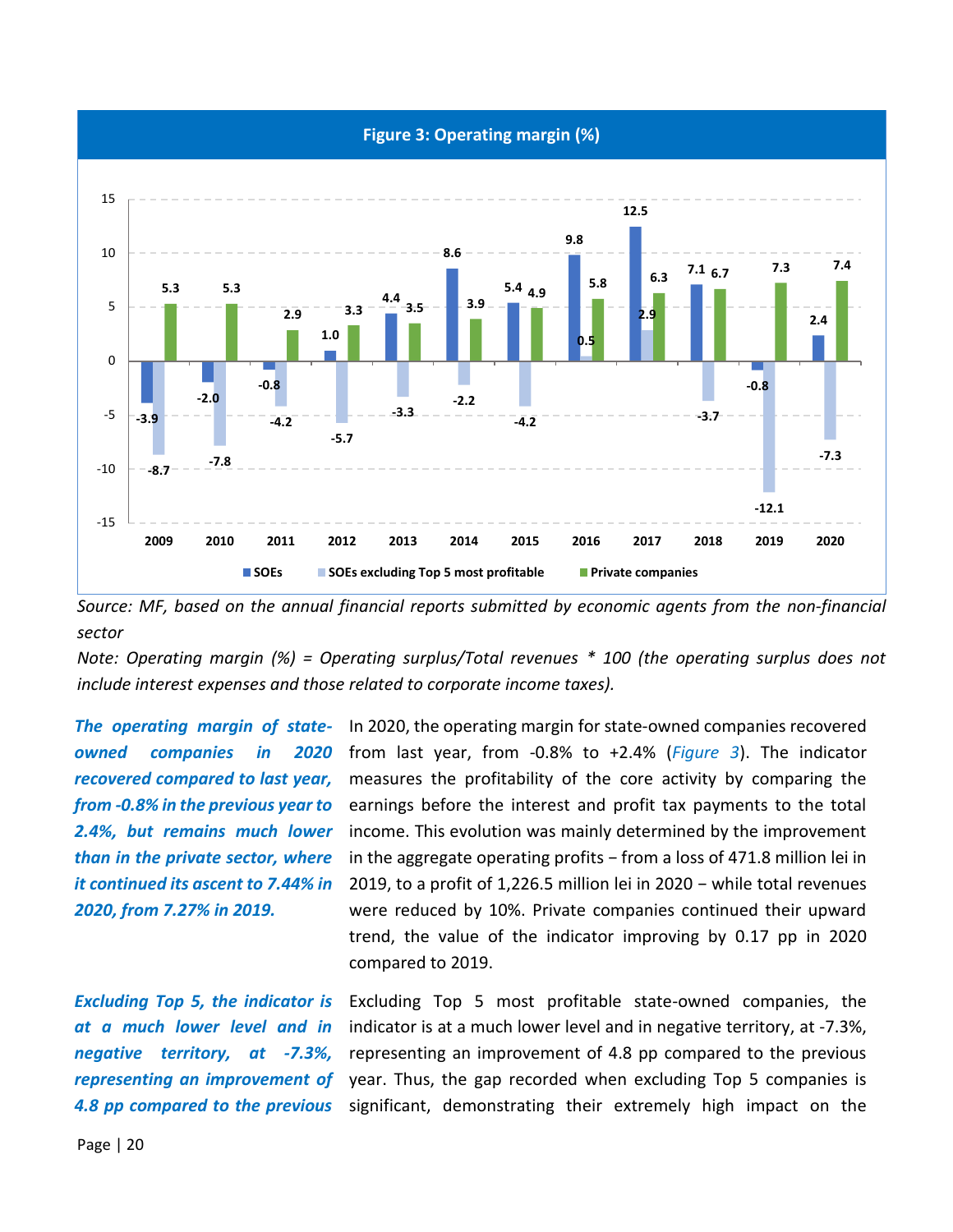*year.* **biggregate performance of state-owned companies.** 



*Source: MF, based on the annual financial reports submitted by economic agents from the non-financial sector*

*Note: Profit margin (%) = Net profit/Total revenues \* 100*

*The profit margin of state-owned companies increased, in turn, from -3.2% in 2019 to +1.8% in 2020. Private sector companies had a similar evolution, increasing their aggregate profit margin from 5.7% in 2019, to 6.4% in 2020, against the background of the positive dynamics of economic activity which led to an increase in aggregate net profit by 10.5%.* 

The improvement of the operational position of state-owned companies (certified by the operating margin) is also evident for the profit margin evolution (*Figure 4*). The indicator increased from -3.2% in 2019 to +1.8% in 2020. This evolution was caused by the increase of the aggregate net result − from a net loss of 1,832.2 million lei in 2019, to an aggregate net profit of 918.1 million lei − while total revenues decreased by 10%. Private sector companies have had a similar evolution, increasing their aggregate profit margin from 5.7% in 2019 to 6.4% in 2020, amid the positive dynamics of economic activity that led to an increase in aggregate net profit by 10.5%. The differences between the operating margin and the profit margin are explained by the fact that the latter takes into account financial and extraordinary results. Therefore, due to the negative impact of interest expenses on the net income, the profit margin recorded lower values relative to the operating margin.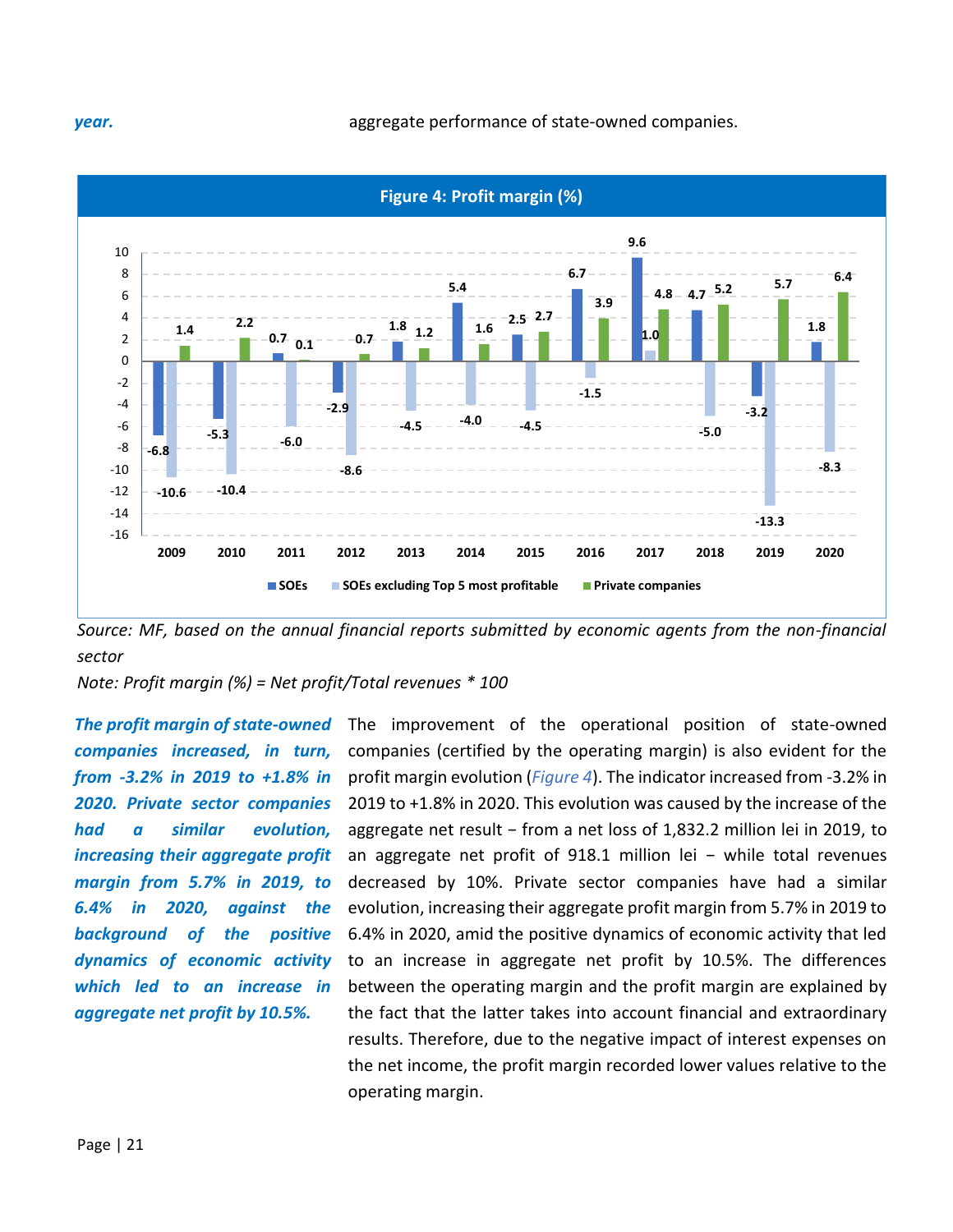*Excluding Top 5 companies, the indicator is in negative territory, at -8.3%, recording an improvement of 5 pp compared to the previous year.*

Excluding Top 5 companies, after in 2017 the indicator recorded the only positive value of the analyzed period, the next two years recorded a rapid and substantial deterioration of the indicator, the profit margin falling to -5% in 2018 and then to -13.3% in 2019, this level representing the minimum of the analyzed period, while the year 2020 recorded an improvement of 5 pp compared to 2019.



*Source: MF, based on the annual financial reports submitted by economic agents from the non-financial sector*

*The gross profit indicator per 1,000 employees experienced a significant improvement at the level of state-owned companies, registering a value of 6.7 million lei in 2020, compared to -1.4 million lei in 2019. This evolution was determined by the considerable increase in gross aggregate income, while the number of employees fell by* 

Gross profit per 1,000 employees is an indicator that measures the average profit generated by every 1,000 employees of the company, representing a measure of its efficiency in terms of using its own employees to maximize profit.

At the level of SOEs, the indicator experienced a significant improvement, registering a value of 6.7 million lei in 2020, compared to -1.4 million lei in 2019 (*Figure 5*). This evolution was determined by the considerable increase of the aggregate gross result − from a gross loss of 400.8 million lei in 2019, to a gross profit of 1,779.9 million lei in 2020, while the number of employees decreased by about 4.5%. Moreover, similar to the previous year, the level of gross profit per 1,000 employees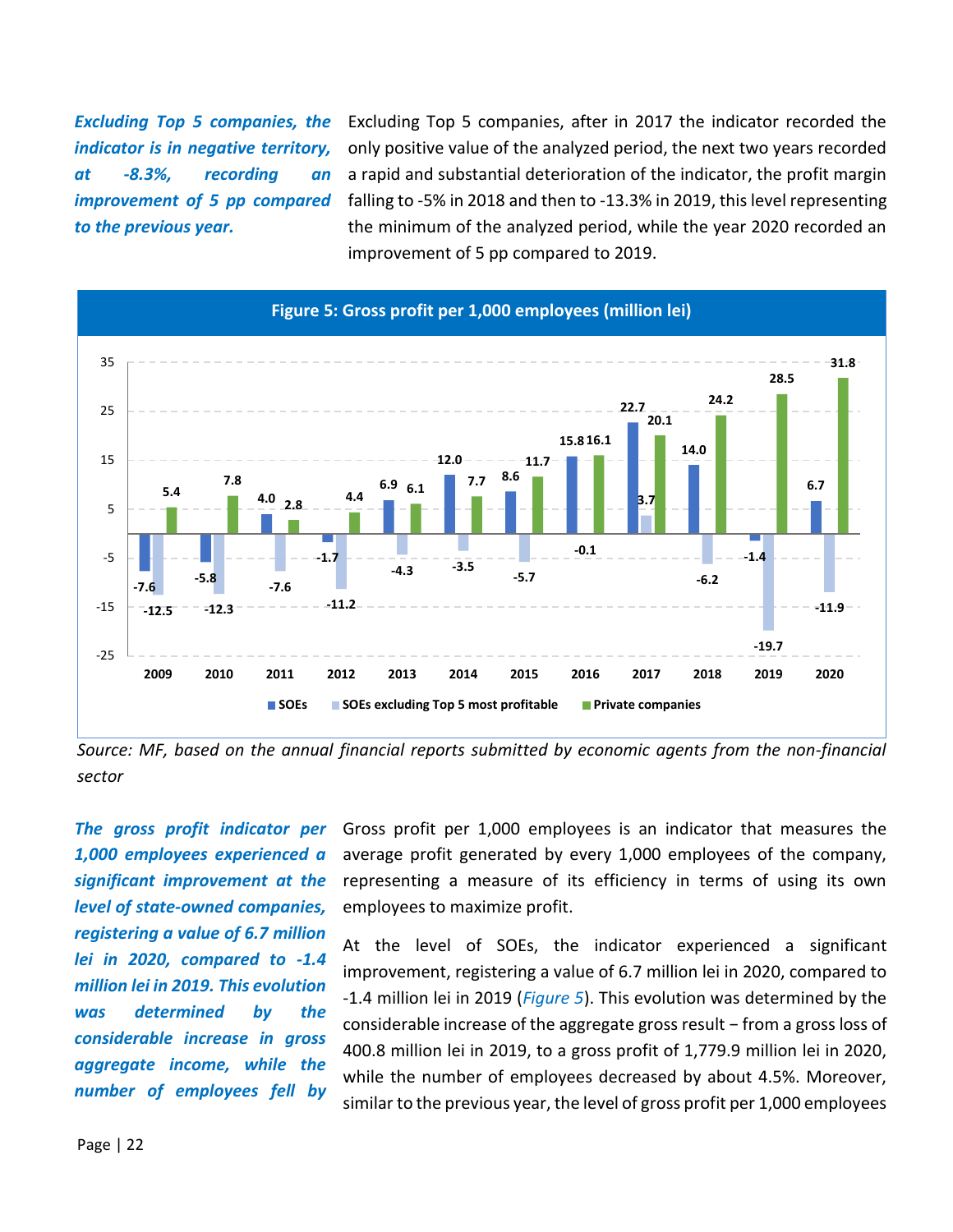*about 4.5%. Private companies have maintained an upward trajectory in terms of labor efficiency − from 28.5 million lei in 2019, to 31.8 million lei in 2020. Excluding Top 5 public companies, there is again an improvement of the indicator, from -19.7 million lei in 2019, to -11.9 million lei in 2020.*

continued to be well below the level recorded by private companies that maintained an upward trajectory in terms of labor efficiency – from 28.5 million lei in 2019, to 31.8 million lei in 2020 − this value representing the maximum of the analyzed period.

Excluding Top 5, there is again an improvement in the indicator, from -19.7 million lei in 2019 to -11.9 million lei in 2020, but remaining in negative territory.



*Source: MF, based on the annual financial reports submitted by economic agents from the non-financial sector* 

*Note: ROE (%) = Net Profit/Equity \* 100*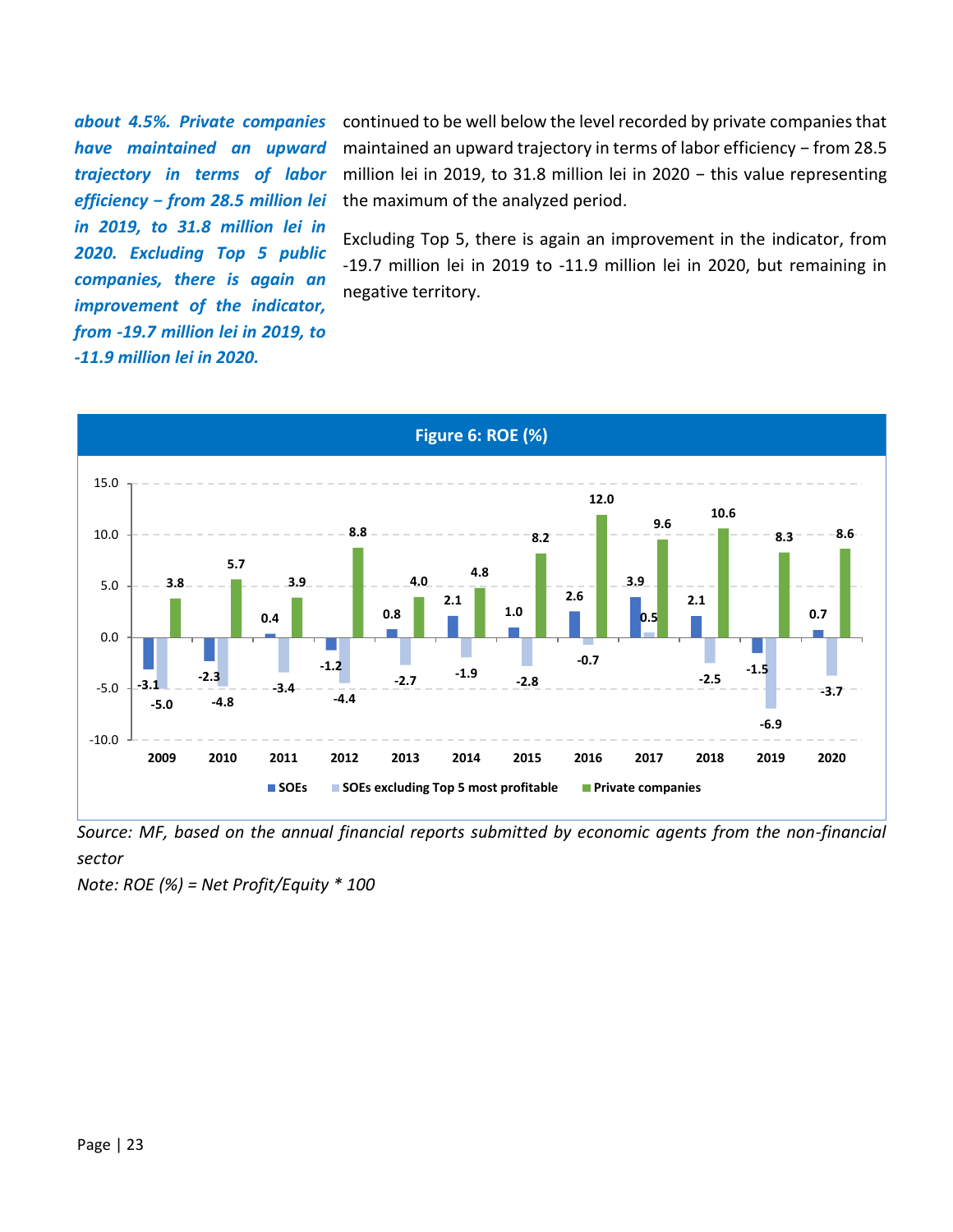



*Note: ROA (%) = Net profit/Total assets \* 100*

*The return on equity of state-owned companies improved in 2020 compared to the previous year, mainly due to the increase in aggregate net income. Thus, ROE increased by 2.3 pp compared to 2019 to the value of 0.7%, significantly lower than private sector companies, which stood at 8.6%. Excluding the influence of Top 5 companies, the return on equity remains in negative territory, registering a value of -3.7%.* 

The return on equity (ROE) and the return on assets (ROA) are two of the most conclusive indicators of a company's profitability:

- ROE measures the efficiency of the use of equity (how many lei of profit brings a leu invested in equity by the shareholders);
- ROA measures the efficiency of the use of assets (how many lei yields a leu invested in the company's assets).

In 2020, as shown by the evolutions of other profitability indicators, there is an improvement in the performance of SOEs by increasing both rates of return caused mainly by the increase in aggregate net income, from a net loss of 1,832.2 million lei in 2019, at a net profit of 918.1 million lei. Thus, ROE reached the value of 0.7%, increasing by 2.3 pp compared to the previous year (*Figure 6*), while ROA reached 0.5%, from -1% in 2019 (*Figure 7*). The gap between the profitability of public and private companies remains high in 2020, with private companies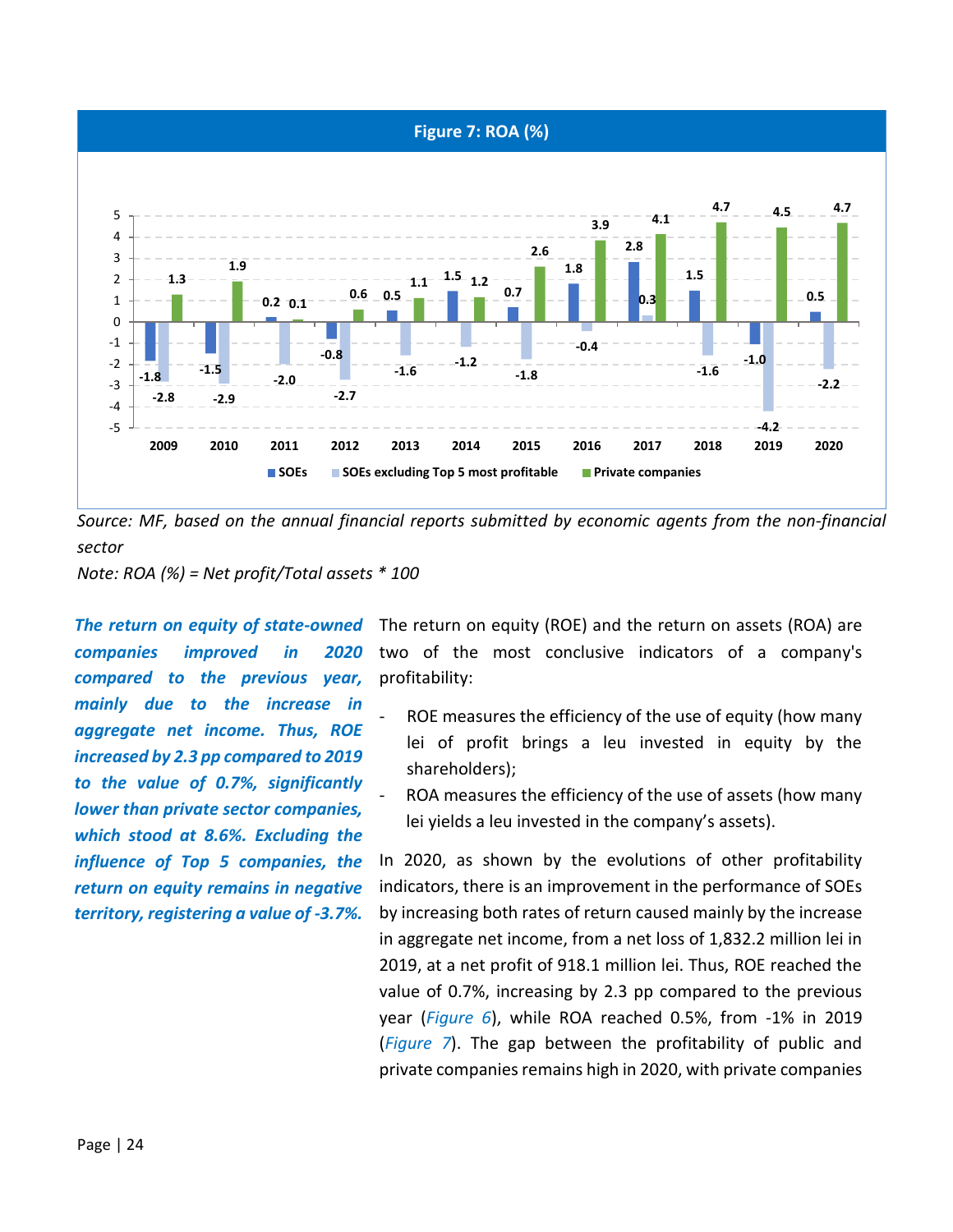having a return on equity that is 7.9 pp higher than the public ones, while the return on assets was higher by 4.2 pp.

*The return on assets experienced similar developments, public companies registering an increase from -1% in 2019, to 0.5% in 2020. Excluding Top 5 companies, ROA is also negative, standing at -2.2%. For the same period, the economic profitability of private companies increased by only 0.2 pp, from 4.5% to 4.7%.*

Excluding the influence of the Top 5 most profitable stateowned companies, the two profitability indicators are located in negative territory, at -3.7% in the case of ROE and at -2.2% in the case of ROA, highlighting once again the importance of the most profitable 5 public companies.

With regard to private companies, both economic and financial profitability increased compared to the same period last year, by 0.3 pp in the case of ROE and by 0.2 pp in the case of ROA, amid the faster growth of net profit (+10.5%) compared to equity (+6.2%) and total assets (+5.2%).



*Source: MF, based on the annual financial reports submitted by economic agents from the non-financial sector* 

*Note: Indebtedness (%) = Total debt/Total assets \* 100* 

*The indebtedness of stateowned companies increased by 2.4 pp, compared to 2019, to 34.1% in 2020, but there is an uneven distribution of it,* 

Regarding the indebtedness of SOEs, reflected by the share of debt in total assets, it increased from 31.7% in 2019, to 34.1% in 2020 (*Figure 8*). The evolution is explained by the fact that the total assets of SOEs increased by 6.4%, while total debt increased by about 14.5%. The result is also influenced by the uneven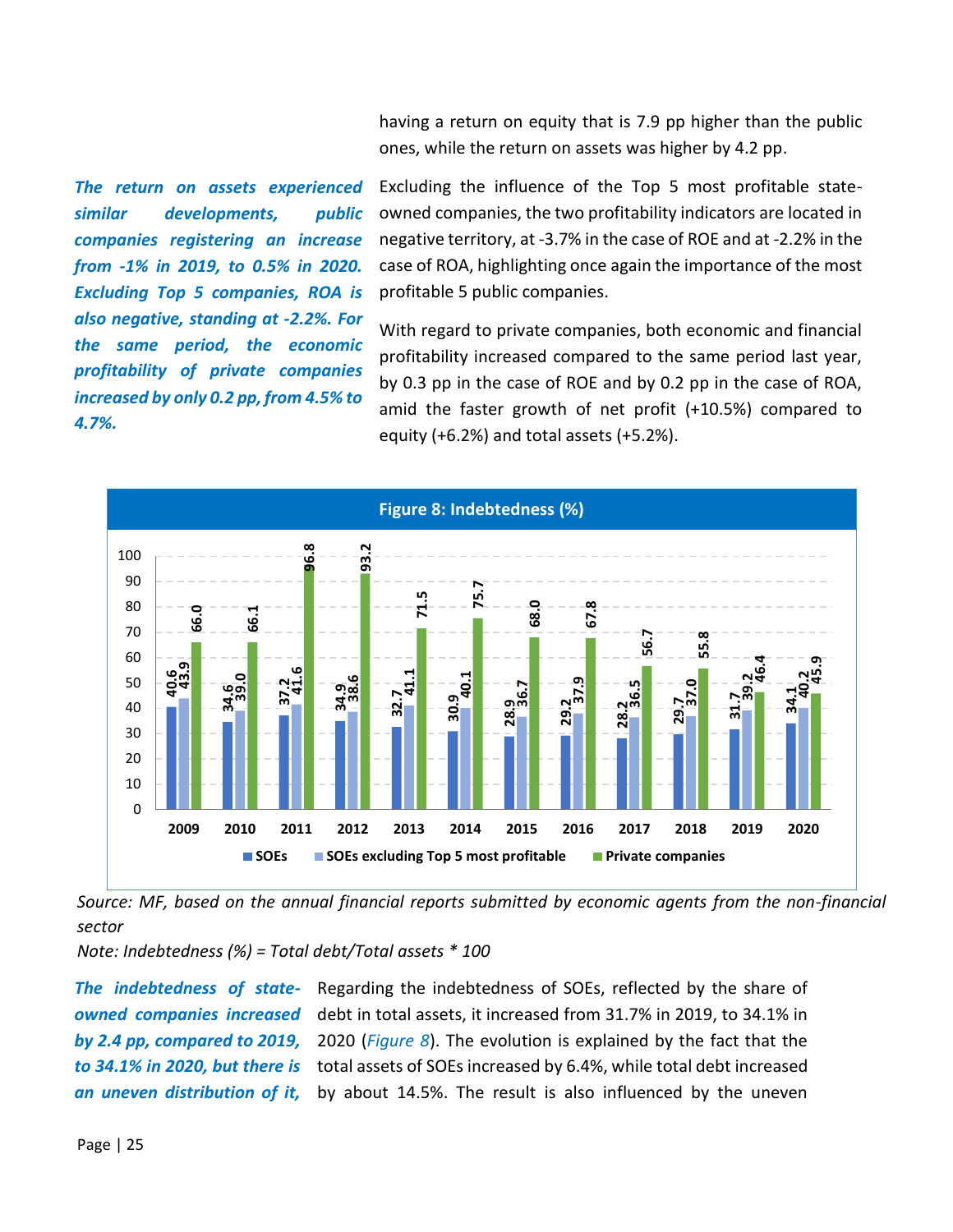*some companies having very small levels of debt, while others are heavily indebted. The evolution is explained by the fact that the total assets of state-owned companies increased by 6.4%, while total debt increased by about 14.5%.*

distribution of indebtedness at the level of state-owned companies, among which are very large companies with a low degree of indebtedness. Excluding the five best performing stateowned companies, the debt level has a significantly higher value, of 40.2%, remaining, in turn, relatively close to the 2019 level (39.2%).

*Overall, in 2020 the share of debt in total assets remains lower at the level of stateowned companies compared to private ones, but the latter are on a trend of improvement for this indicator.*

In the case of private companies, the indicator reflects a higher indebtedness compared to that of state-owned companies, its level being 45.9%. This can express the easier access to financing as a result of economic performance. At the same time, it is noted that this level is lower than the one recorded in 2019 (46.4%). In conclusion, the analysis of the degree of indebtedness at the level of state-owned companies shows an increase of the indicator compared to 2019, while private companies exhibited an improvement, the value of the indicator decreasing by 0.5 pp.



### **Figure 9: Interest coverage ratio**

*Source: MF, based on the annual financial reports submitted by economic agents from the non-financial sector*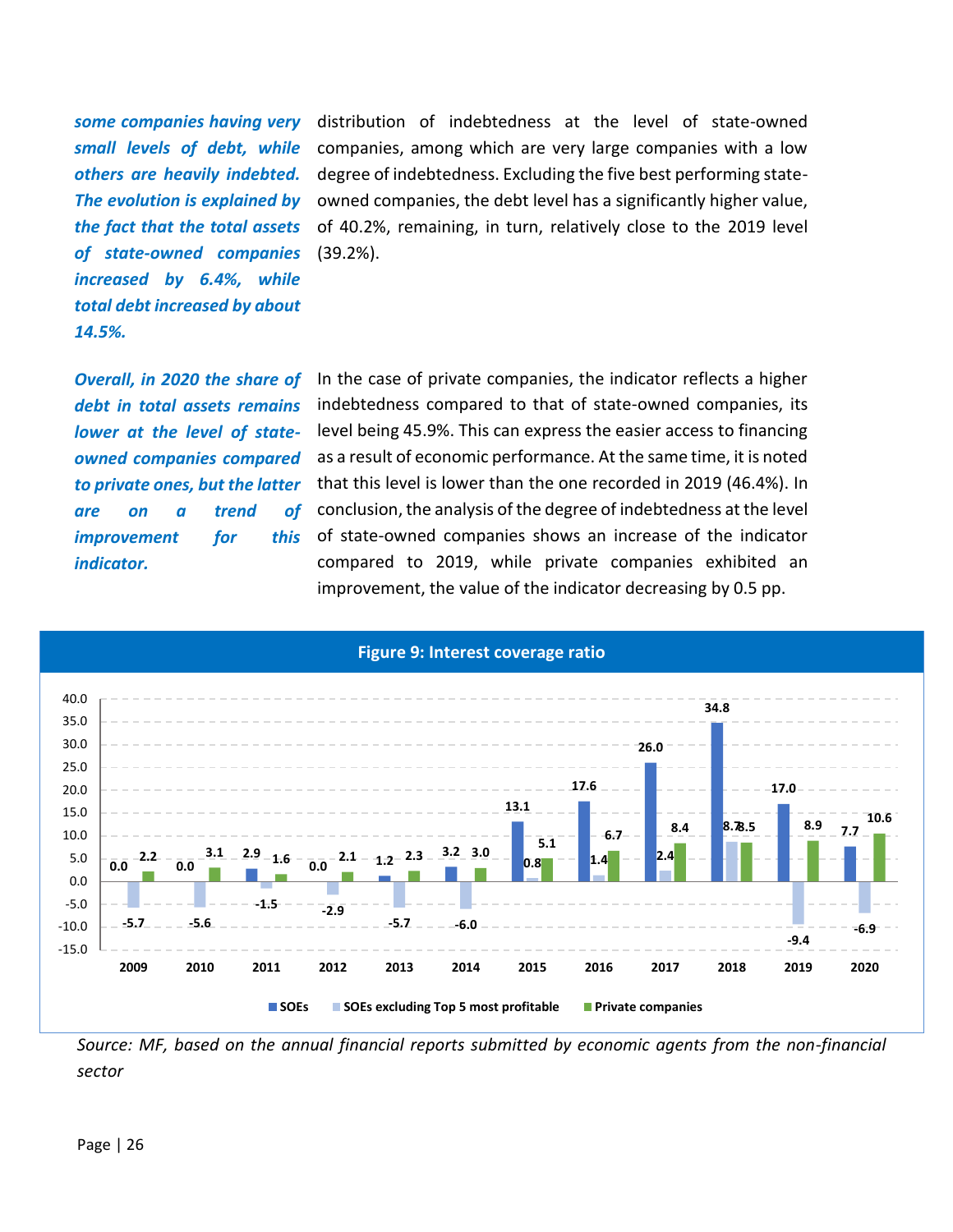*Note: Interest coverage ratio = (Current profit or loss + Financial profit or loss + Adjustments for provisions - Other revenues + Other expenses + Interest expenses – Interest revenues)/Interest expenses* 

*ratio of state-owned companies continued the downward trend of the previous year, reaching 7.7, from 17 in 2019. This evolution is due both to the reduction of the numerator by 40.4% compared to the same period last year, as well as the increase of the denominator (interest expenses) by 31.9%. Excluding Top 5, the interest coverage ratio for stateowned companies has a much lower value, down to a level of -6.9, corresponding to an improvement from -9.4 in 2019.*

In 2020, the interest coverage The interest coverage ratio is a solvency indicator that measures a company's ability to pay interest on the accumulated debt. In essence, this indicator shows how many times a company could pay the interest due from its available earnings. A value below 1 indicates that the company does not generate enough revenue to cover interest expenses and will have to use its reserves for this purpose.

> After the considerable jump registered in the period 2014-2018 at the level of state-owned companies (from 3.2 to 34.8, the latter value representing the maximum of the analyzed period), the interest coverage ratio decreased significantly in 2020 to 7.7, the minimum level of the last 6 years (*Figure 9*). This evolution is due both to the reduction of the numerator (Current profit or loss + Financial profit or loss + Adjustments for provisions – Other revenues + Other expenses + Interest expenses – Interest revenues) by 40.4% compared to the same period of the last year, as well as the increase of the denominator (interest expenses) by 31.9%. Thus, it is found that CNAIR S.A. registered a significant decrease in the numerator, while Societatea Complexul Energetic OLTENIA S.A. has increased its interest expenses by over 20 million lei, making it the company with the highest such expenses, both in 2019 and in 2020.

> Excluding Top 5, the interest coverage ratio for state-owned companies is much lower, down to a level of -6.9. This corresponds to an improvement from the level of -9.4 in 2019. Thus, against the background of the registration of losses at the level of state-owned companies, the evolution of the interest coverage ratio indicates a worsening of the solvency of these companies.

*The interest coverage ratio for private companies has increased from 8.9 in 2019, to 10.6 in 2020. The increasing evolution of this indicator in the recent years has been supported by the favorable dynamics of operating income and net result.*

The interest coverage ratio for private companies has increased from 8.9 in 2019, to 10.6 in 2020. The slightly increasing evolution of this indicator in the recent years was supported by the favorable dynamics of operating income and net result.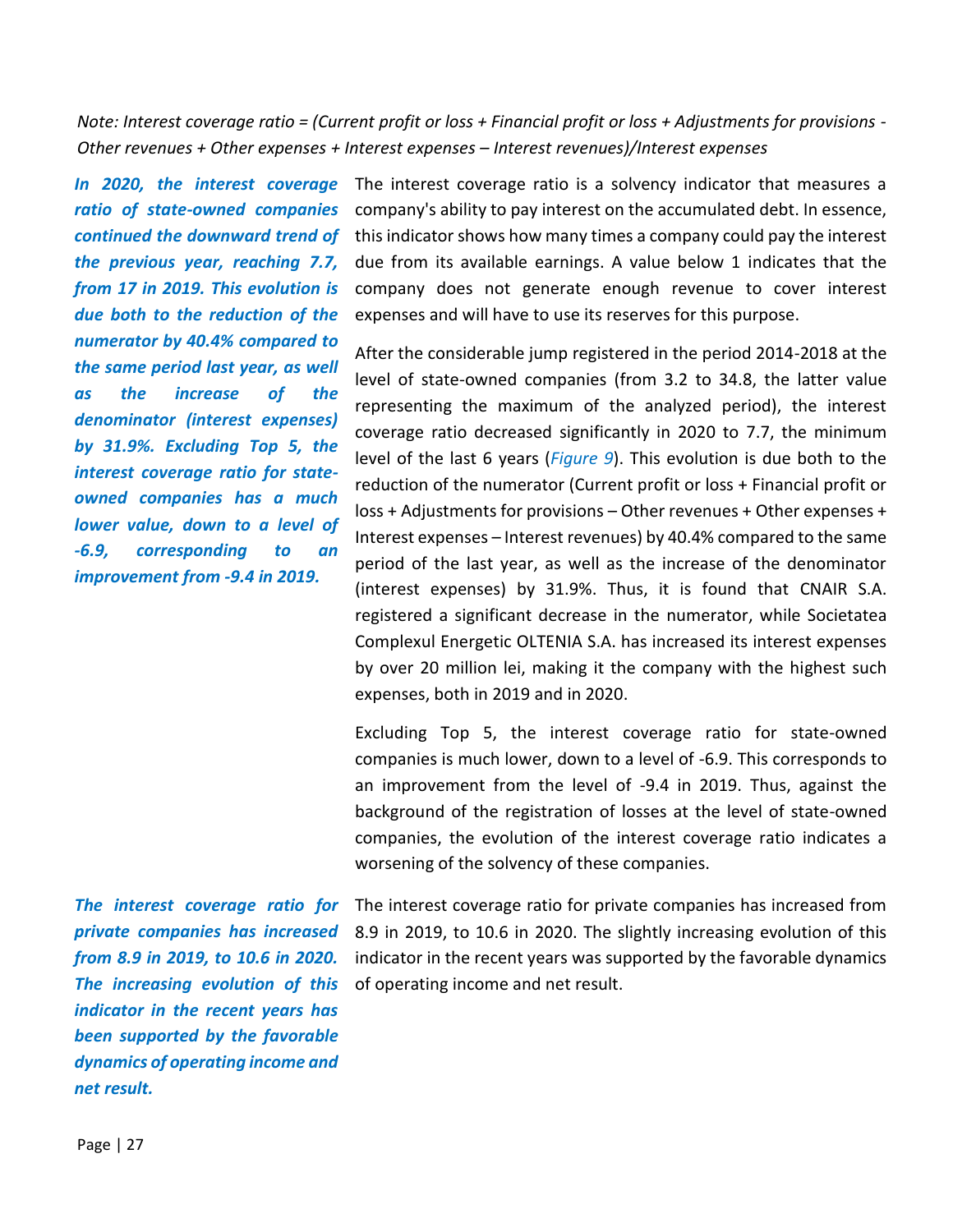*state-owned companies registered a slight increase compared to the previous year, reaching 109.7% from 106.4%, amid a more accelerated increase in current assets compared to short-term debt. Similar to 2019, it is noted that the level of the indicator is well below the level of private companies, which increased in 2020 to 199.5%, from 198% in the previous year.*

In 2020, the liquidity ratio of The current liquidity ratio is an indicator that measures a company's ability to pay its short-term liabilities using current assets. The higher this ratio, the greater the company's ability to pay its short-term liabilities, while a ratio below 1 may indicate that the company in question is unable to pay its outstanding debt. On the other hand, a high value of the indicator (more than 300%) does not necessarily imply that the company is in an exceptional situation in terms of liquidity. Depending on how the assets are allocated, a high amount of current liquidity may suggest that the company is not using its assets efficiently or it doesn't attract funding.

> In 2020, the liquidity ratio of SOEs registered a slight increase compared to the previous year, reaching 109.7%, from 106.4% (*Figure 10*), amid a more accelerated increase in current assets (+18.8%) compared to short-term debts (+15.2%). Similar to 2019, the level of the indicator is significantly lower than the one recorded by private sector companies, which increased from 198% to 199.5%. However, it is found that both categories of companies have recorded levels of liquidity ratios that can be considered adequate, but the liquidity ratio of state-owned companies is close to the recommended threshold of 100%.

*Excluding Top 5 companies, there is an improvement in the liquidity ratio from 83.7% to 90.1%, but it remains below the recommended threshold of 100%.*

Excluding Top 5 companies in terms of profitability, there is an improvement in liquidity from 83.7% to 90.1%, but it remains below the recommended threshold of 100%.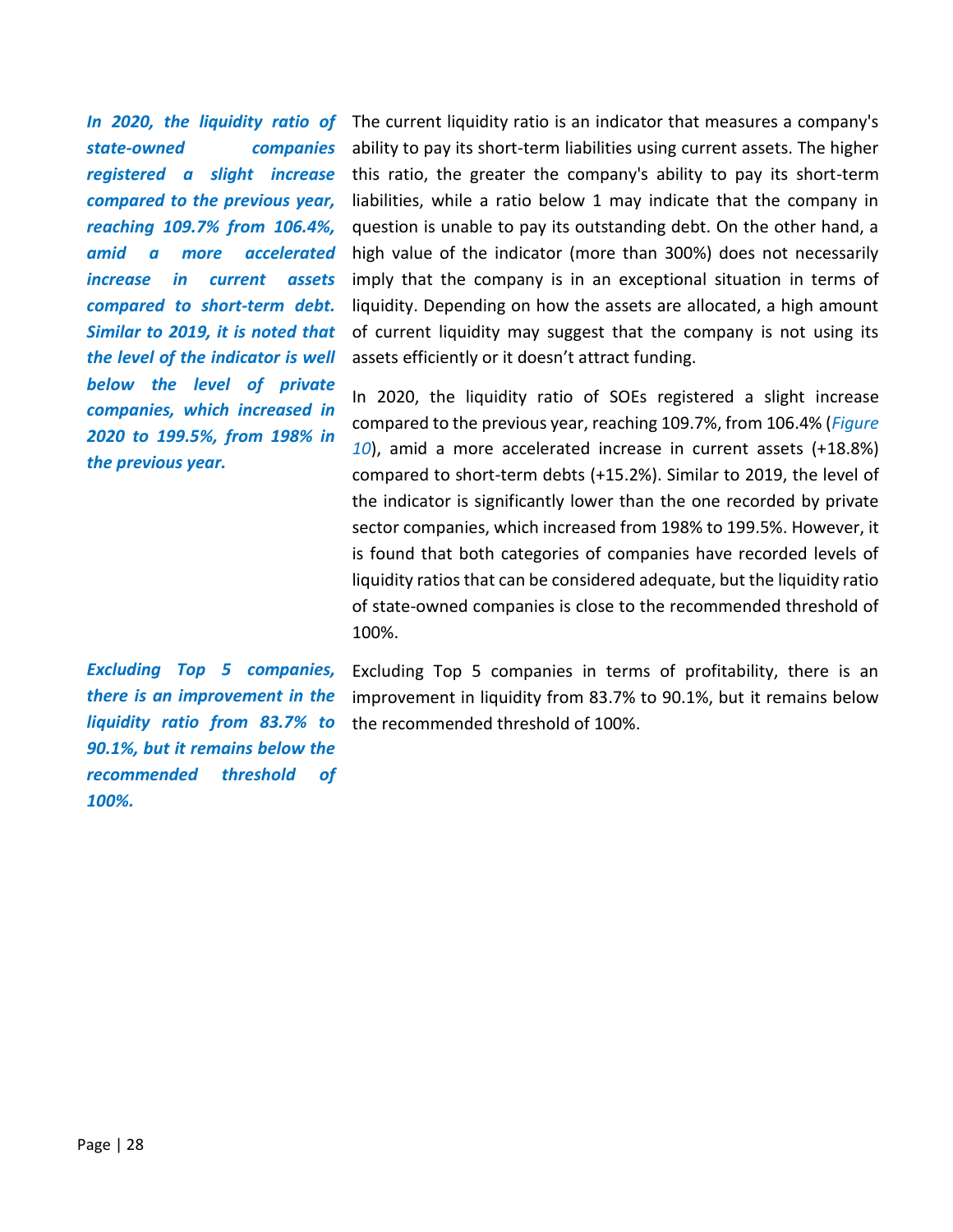### **Figure 10: Liquidity ratio (%)**



*Source: MF, based on the annual financial reports submitted by economic agents from the non-financial sector* 

*Note: Liquidity ratio (%) = Current assets/Short term debt \* 100* 

*The ratio of new investments in state-owned companies fluctuated during the analyzed period, decreasing to 5.3% in 2020, compared to 5.8% in 2019. Excluding the Top 5 companies, the indicator is at a higher level of 6%, but it decreased by 0.8 pp compared to 2019.*

The ratio of new investments in state-owned companies fluctuated during the analyzed period, decreasing to 5.3% in 2020, compared to 5.8% in 2019 (*Figure 11*).

Excluding the 5 most profitable state-owned companies, the indicator is at a higher level of 6%, but it decreased by 0.8 pp compared to 2019.

*In the case of private sector companies, the indicator also fell from 5.2% to 4.9%, remaining relatively stable from 2010 to 2020.*

For private sector companies, the indicator also fell from 5.2% to 4.9%, remaining relatively stable from 2010 to 2020. At the same time, it should be noted that in the case of all companies included in the analysis, the ratio of new investments is still considerably lower compared to the pre-crisis period.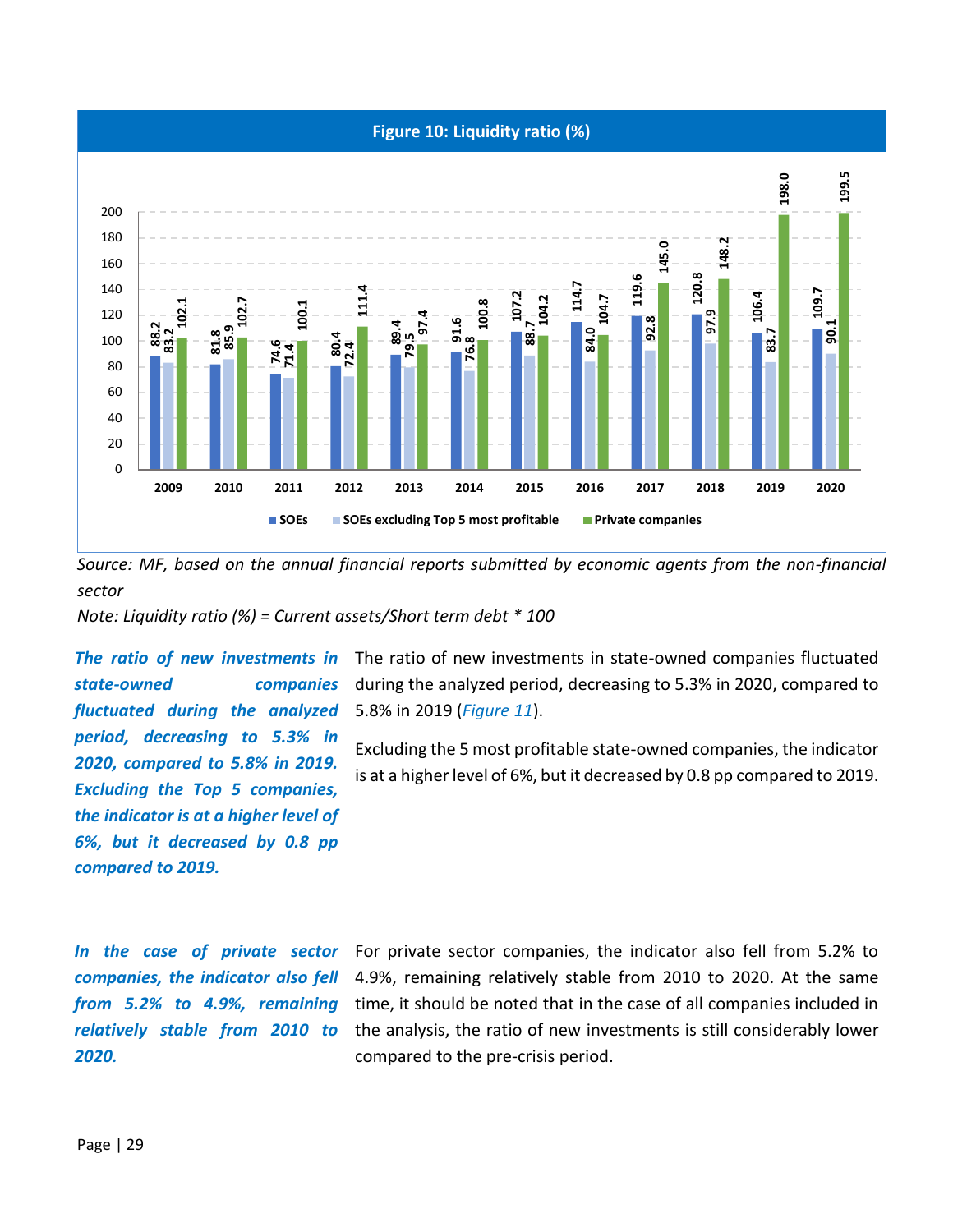



*Note: New investments are calculated as the change in non-financial assets + amortization and depreciation expenses.* 

*been visible progress on increasing transparency and state-owned companies, materialized in increasing their performance between 2015 and 2018.*

*largely annulled by the implementation of provisions of Law no. 111/2016, which drastically limited the scope of* 

With the entry into force of The improvement of the performance of state enterprises in *the Government Emergency*  2015-2018 was also favored by the legislative reforms *Ordinance no. 109/2011 on*  materialized by the entry into force of the Government *the corporate governance of*  Emergency Ordinance no. 109/2011 on the corporate *public enterprises, there has*  governance of public enterprises. This was an important step in monitoring the activity of management of state-owned companies, both in terms of the the implementation of good corporate governance practices and aimed at depoliticizing and professionalizing the process of selection, appointment and operation of the Board of Directors and managers, and in terms of increasing transparency and providing information to hold state-owned companies accountable.

However, this progress was In 2016, the process continued with new regulations on the application of the principles of report some performance indicators on the basis of which the promotion of corporate governance: Law no. 111/2016 the approving GEO no. 109/2011, the establishment of a specialized directorate within the MF for supervising the implementation of the provisions of GEO no. 109/2011, monitoring the activity of public enterprises with the establishment of the obligation to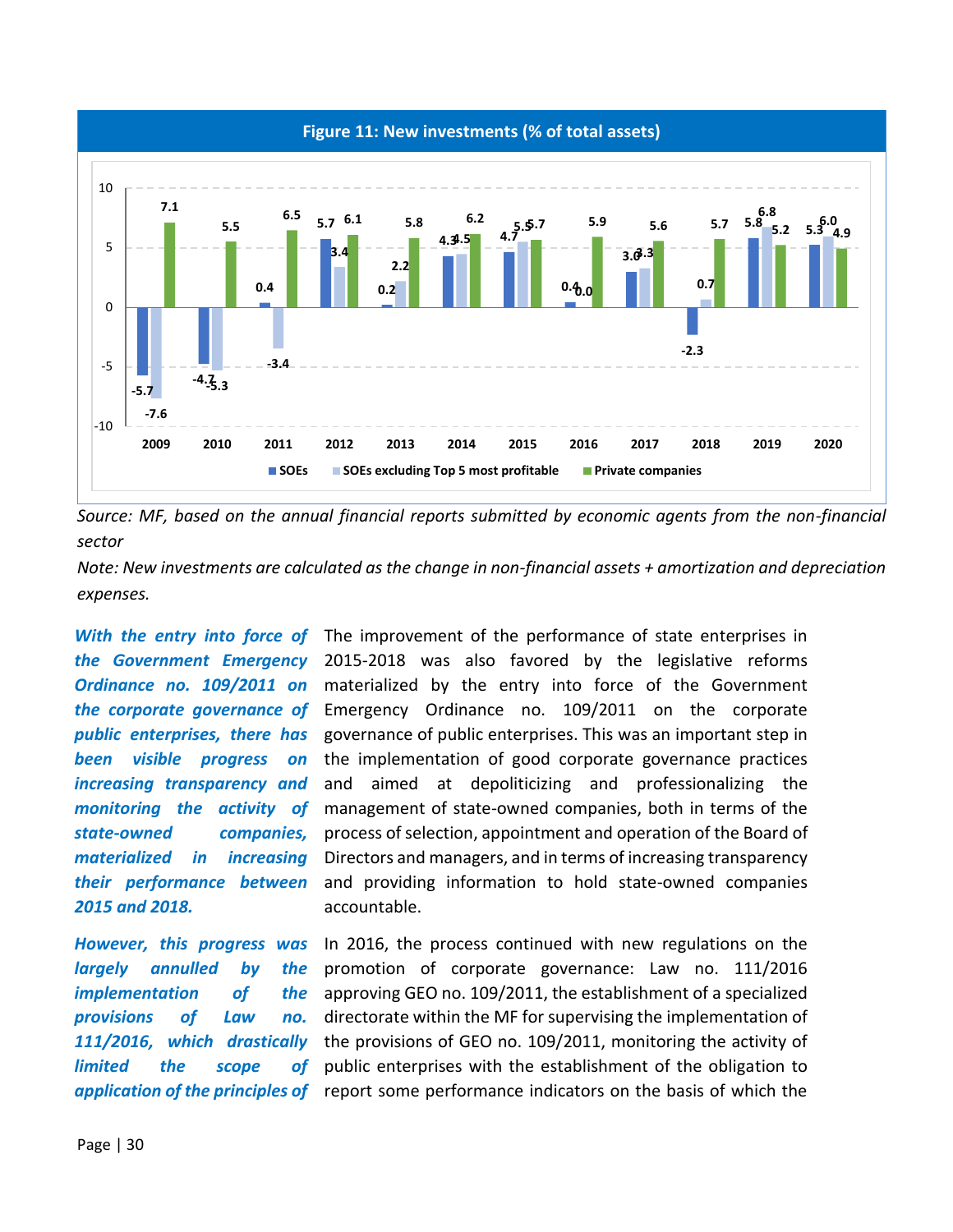*corporate governance, by significantly reducing the number of state-owned companies subject to this law. Practically, the provisions of GEO no. 109/2011 have not been applied to most stateowned companies since 2018.*

*In 2020, there was an increase in the transparency of reporting, which it website of the ministries to administrations and state-<u>owned</u> <i>companies subordinated.*

MF prepares an annual report on the activity of public enterprises etc. A more recent regulation (Law no. 13/2019) also provides for the inclusion of a representative of the MF in the Board of Directors of the autonomous administrations.

*accessible to the public on the*  of autonomous utilities and companies is prepared by the public *which autonomous*  it is noted that, initially, according to GEO no. 109/2011, the set In 2020, an increasing number of ministries complied with the provisions of art. 58 of GEO no. 109/2011 on reporting is obligations according to which the annual report on the activity guardianship authority and published on its website. However, of performance indicators on corporate governance was much more complex $^{14}$ .

> In fact, by applying Law no.  $111/2016^{15}$  were exempted from the application of the provisions on corporate management of GEO no. 109/2011 dozens of companies and institutions<sup>16</sup> in the field of defense, energy, chemical industry, road infrastructure etc. Thus, the diminishing commitment to the principles of corporate governance based on professionalism, integrity, transparency and accountability, vital for increasing the value of state-owned companies in the medium and long term, has contributed to reversing the upward trend in state-owned companies' performance over the past two years. To this was added the imposition of the obligation to distribute dividends to the state of at least 90% of net profit, to meet the budget deficit target, which significantly affected the investment capacity and,

<sup>&</sup>lt;sup>14</sup> With reference to: the elaboration of the evaluation models of the executive management and the implementation of the evaluation process and of the remuneration policy of the general manager; implementing the code of ethics, the code of corporate governance and ensuring transparency in relation to public information; establishing, reviewing and monitoring performance indicators at the level of the public enterprise.

<sup>&</sup>lt;sup>15</sup> The regulation of corporate governance has been amended several times in the period 2016-2018 by a series of Orders of the Minister of Finance.

<sup>&</sup>lt;sup>16</sup> The complete list of companies exempted from the application of the provisions of GEO no. 109/2011 – [http://www.cdep.ro/comisii/economica/pdf/2017/rp226.pdf.](http://www.cdep.ro/comisii/economica/pdf/2017/rp226.pdf) The list of public enterprises exempted from the application of GEO 109/2011 was supplemented in 2018.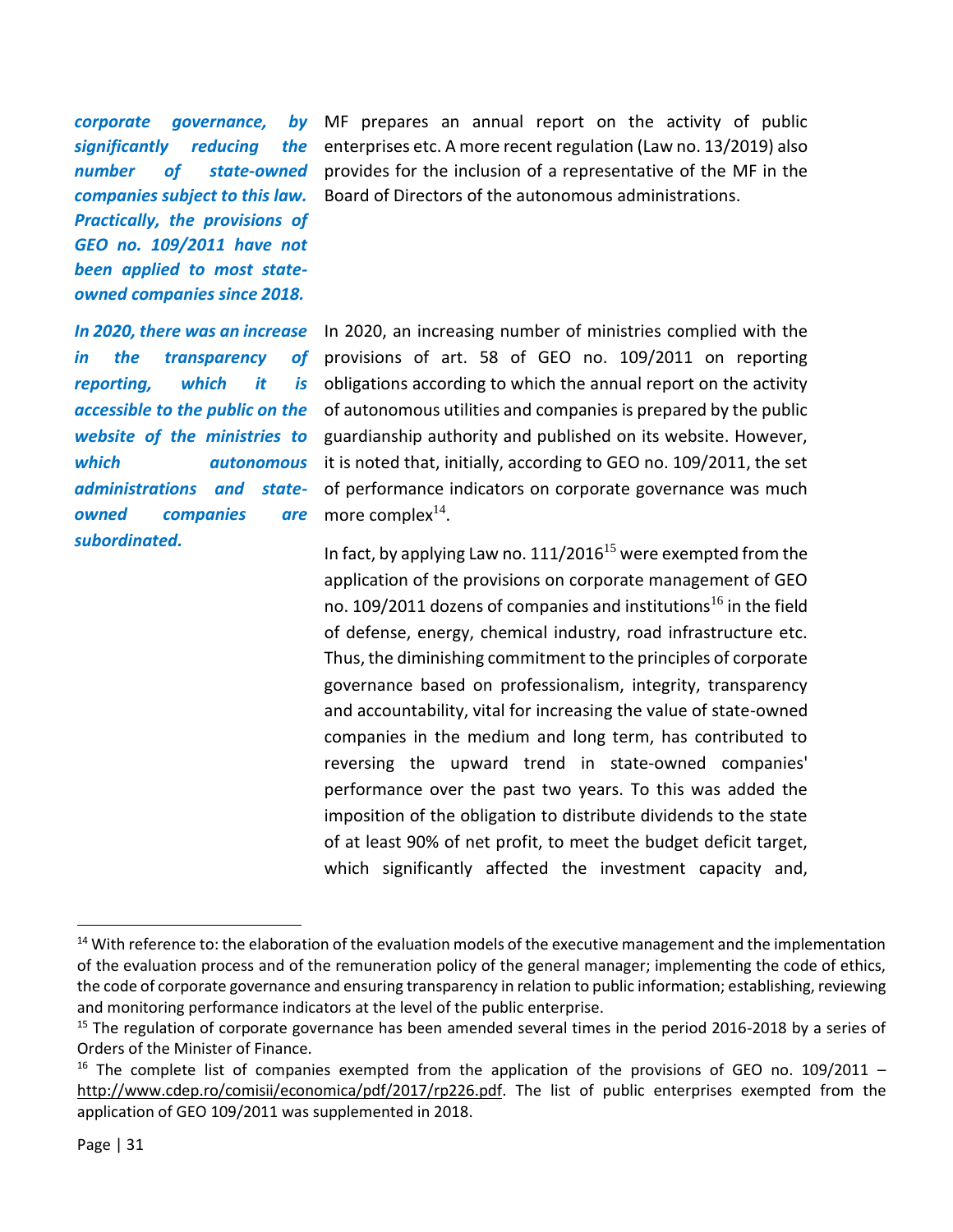implicitly, the long-term development of the most profitable state-owned companies.

*The OECD report shows for Romania that the presence of low-performing companies distorts the allocation of resources, being necessary to improve the regulatory framework and increase the*   $competitiveness$ *companies.* Given *recommendations of international institutions to strengthen principles of corporate governance in public enterprises, it is necessary to return to the initial scope of state-owned companies, prior to the implementation of the provisions of Law no. 111/2016.*

*The influence of state-owned companies on the budget balance according to ESA 2010 standards* was *between 2013 and 2019, contribution was negative, but of small amplitude. In 2020, state-owned companies at the level of central public administration had a positive contribution, but state-owned* 

*progress in applying the*  companies of national strategic interest. Moreover, the OECD Romania 2022 Report<sup>17</sup> shows that the presence of low-performing companies distorts the allocation of resources and that increasing competition and improving the regulatory framework can boost productivity in the economy. Consequently, it is necessary to return to the initial scope of coverage of state-owned companies and apply the principles of corporate governance of public enterprises, respectively, to the  $\sigma f$  situation prior to the implementation of the provisions of Law  $the$  no. 111/2016, by which most state-owned companies were exempted from the application of corporate management. This financial goal is all the more important given that the Government wants to maintain decision-making control through majority stakes in

except for 2018 when their Compact (structural deficit below 1% of GDP). The impact on the companies at the local level companies) and local public administration was a positive one, The impact of state-owned companies on the budget balance in European standards based on commitments (ESA10) may put additional pressure on the government deficit targets set by the **positive** Government, according to the Maastricht criteria (which provide for a ceiling below 3% of GDP in terms of ESA 2010) and the Fiscal general consolidated budget, according to ESA10 standards, can be manifested by: (i) the issuance of state guarantees (these are also subject to EU state aid rules); (ii) the reclassification of state-owned enterprises in general government and the inclusion of their result in the budget balance. In the period 2013-2019, the contribution of companies in the central (top 20

<sup>17</sup> [https://read.oecd-ilibrary.org/economics/oecd-economic-surveys-romania-2022\\_e2174606-en#page15.](https://read.oecd-ilibrary.org/economics/oecd-economic-surveys-romania-2022_e2174606-en#page15)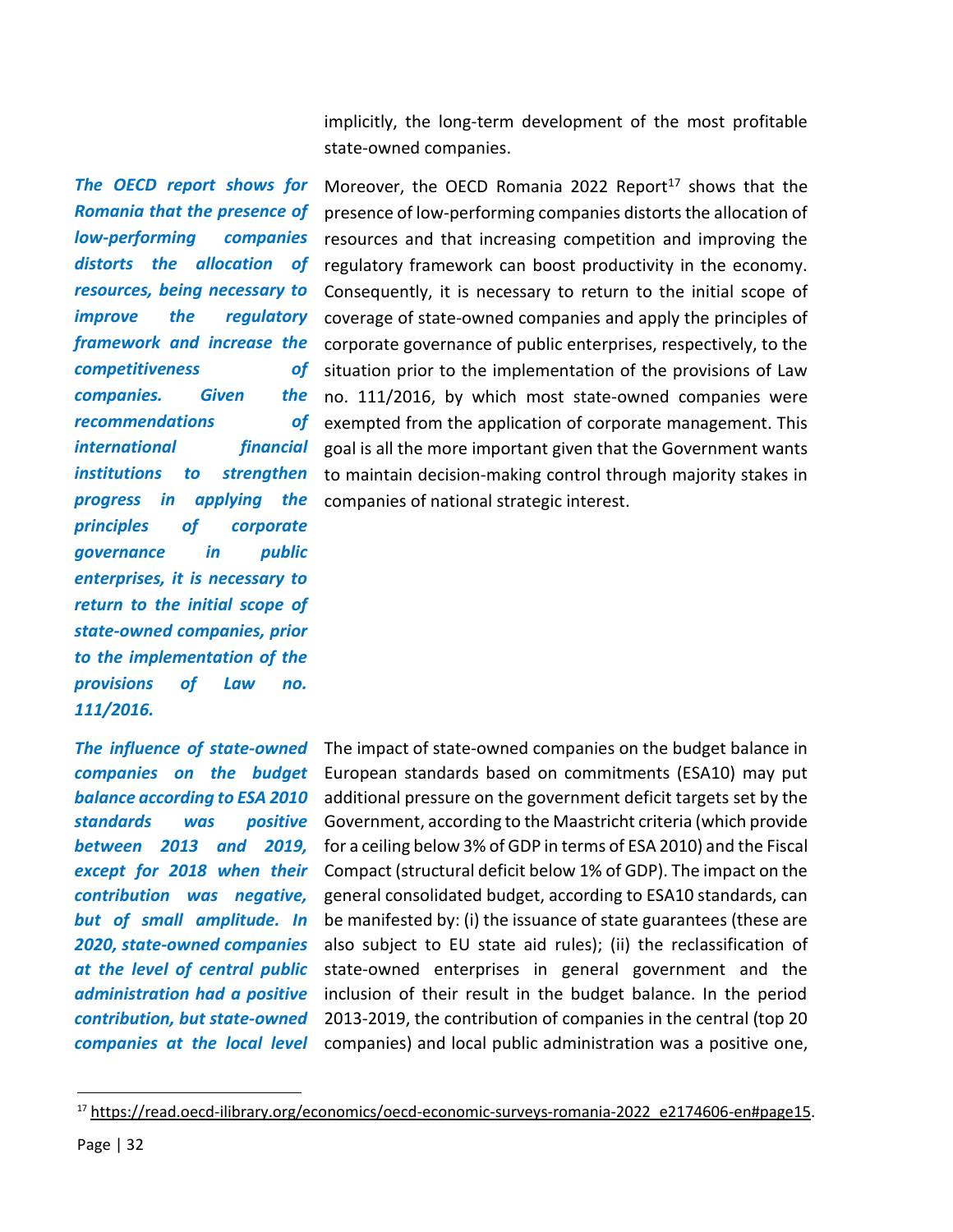*registered* a *GDP.*

*contribution, so that, overall,*  GDP in 2015, 0.23% of GDP in 2017 and only 0.05% of GDP in the contribution of state- 2019. In the case of state-owned companies included in the local *owned companies*  government, their contribution to the evolution of the budget *represented only 0.01% of*  balance in ESA 2010 standards was relatively small, alternating **negative** except for 2018<sup>18</sup>, ranging from 0.5% of GDP in 2014 to 0.2% of between negative values (2014, 2016 and 2019) and positive ones (2015, 2017 and 2018), being recorded mainly at the level of "other local units" in the last 3 years.

## **budget balance (million lei), ESA 2010 standards 2016 2017 2018 2019 2020 1. Total companies at central level 1,344.82 1,830.02 -419.97 778.80 280.44** C.N. de Căi Ferate C.F.R. S.A. 524.4 1,551.2 -85.3 18.6 -154.9 C.N. de Autostrăzi și Drumuri Naționale  $\begin{array}{ccc} | & 463.6 & 30.9 & -110.9 & 465.3 & 426.4 \end{array}$ S.N.T.F.C. C.F.R. Călători S.A. 6 -4.8 - 5 -103.7 -23 -211.5 COMPANIA NAȚIONALĂ DE INVESTIŢII S.A.  $\begin{bmatrix} 60.3 & 60.3 & 60.7 & 111.1 & -169.1 \\ 1 & -3.9 & 60.3 & 0.7 & 111.1 & -169.1 \\ 1 & 1 & 1 & 1 & 1 \end{bmatrix}$ S.N. RADIOCOMUNICAŢII S.A. 63.24 117.8 83.2 33.1 31.8 SOCIETATEA DE ADMINISTRARE A PARTICIPAȚIILOR ÎN ENERGIE S.A. 29.3 4.3 -31.7 -0.9 377.3 SOCIETATEA ROMÂNĂ DE TELEVIZIUNE  $\begin{array}{ccc} | & 50.97 & 88.18 & 15.53 & 60.70 & 52.3 \end{array}$ SOCIETATEA ROMÂNĂ DE RADIODIFUZIUNE 25.13 12.23 -7.00 0.70 15.2 S.N. Aeroportul Internațional Mihail 3.11. Actoportul Internațional Militanii -0.4 1.9 -4.9 -1 -1.6<br>Kogălniceanu C.N. Administrația Canalelor Navigabile Constanța S.A. 6.5<br>Constanța S.A. 6.5 Administrația fluvială Dunărea de Jos vanimistrația naviale Banarea ae sos (d. 18.74 - 17 - 13.6 - 18.9 - 33.3 Fondul Proprietatea 
and in the control of the control of the control of the control of the control of the control of the control of the control of the control of the control of the control of the control of the control of Institutul Național de Cercetare-Dezvoltare pentru Chimie și Petrochimie de chemine de cheminie de cheminie de cheminie de cheminie de cheminie<br>
a captura de cheminie și Petrochimie de cheminie de cheminie de cheminie de cheminie de cheminie de cheminie<br> S.N. ÎNCHIDERI MINE VALEA JIULUI S.A.  $\vert$  10.44 7.3 4.6 4.9 18.0 S.C. ELECTROCENTRALE GRUP S.A.  $\vert$  -0.1  $\vert$  2 -0.4 -1.5 -3.7 R.A. TEHNOLOGII PENTRU ENERGIE NUCLEARĂ **1.3** 1.3 -0.1 -2.1 1.0

**Table 4: Contribution of state companies included in the public sector to the consolidated** 

<sup>&</sup>lt;sup>18</sup> Small-scale negative contribution, respectively, -0.01% of GDP, mainly due to C.N. of Railways C.F.R. S.A.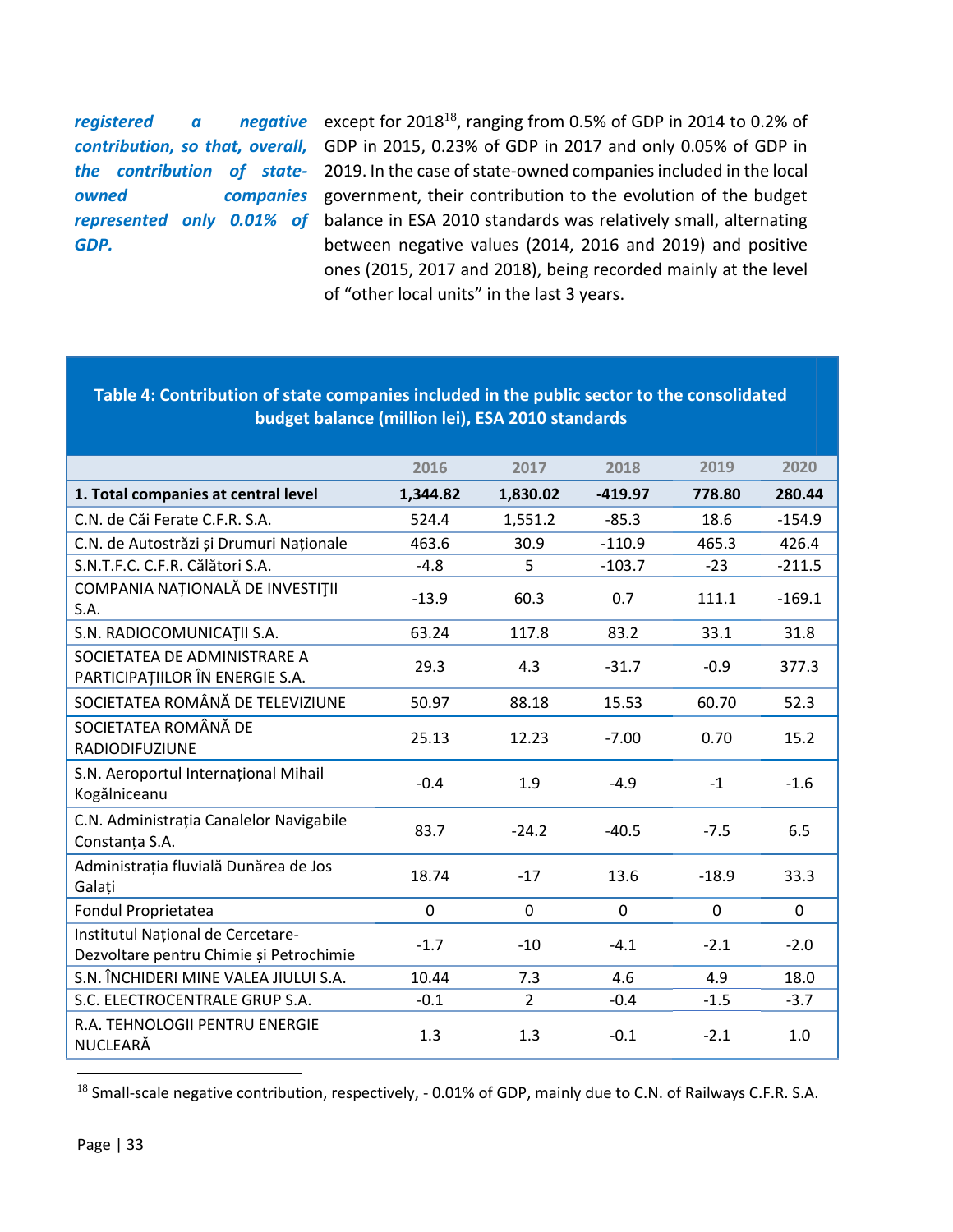| S.C. CONVERSIM S.A.                       | $-1.5$   | $-1.7$   | $-0.5$    | $-1$     |          |
|-------------------------------------------|----------|----------|-----------|----------|----------|
| S.N. C.F.R. R.A.                          | $-0.2$   | $-0.6$   | $-0.1$    | $-0.1$   | $-0.1$   |
| S.C.T.M.B. Metrorex S.A.                  | 96.6     | 1.1      | $-148.4$  | 142.5    | $-138.5$ |
| 2. Total companies at local level         | $-98.4$  | 164.6    | 286.5     | $-295$   | $-123.8$ |
| Local airports                            | $-53.3$  | 50.8     | 53.5      | 24.3     | 4.1      |
| Heating stations with local subordination | $-28.4$  | $-20.7$  | $-36.1$   | $-20.8$  | $-9.6$   |
| Other local units                         | $-16.7$  | 134.5    | 269.1     | $-298.5$ | $-118.3$ |
| 3. Total SOEs                             | 1,246.42 | 1,994.62 | $-133.47$ | 483.80   | 156.64   |
| % of GDP                                  | 0.16     | 0.23     | $-0.01$   | 0.05     | 0.01     |

*Source: NIS*

### **Conclusions**

**Following the analysis of the main economic and financial indicators of state-owned companies in Romania, it appears that their profitability has improved, from an accounting point of view, during 2020, even in the context of the shock generated by the impact of the COVID-19 pandemic. However, the economic and financial measures adopted by the state to improve the economic situation of state and private companies contributed decisively to this accounting result**, which included: postponement of payment of certain taxes, payment of technical unemployment, settlement of a part of the gross salary for employees maintained in employment, the provision of state guarantees for certain corporate loans, bonuses for the payment of taxes in case of early payment, investment credit guarantee schemes ("IMM Invest Romania" and "IMM Leasing"). The total amount of schemes that involved financing the expenses of some companies from the public budget, with a direct impact on their profitability, was at least 8 billion lei throughout the economy, thus distorting the accounting results of companies at least with these amounts. In addition, the other measures adopted by the State indirectly supported the activity of companies and their economic and financial performance. Without all the support measures, the deterioration of the companies' financial performance would have been visible. In other words, although the key factors were likely to lead to a lower performance of the companies, the financial support from the state made the financial statements seem to indicate a more favorable position. In this context, it remains to be seen how the performance of companies will evolve in the future, after the withdrawal of financial support received from the state.

**Thus, if in 2019 the state-owned companies registered an aggregate net loss of 1.8 billion lei, the year 2020 recorded a return to positive territory to a total net profit of 0.9 billion lei. The seemingly favorable evolution of the net result in nominal terms is found both at the level of the Top 5 most profitable stateowned companies − increase of the net profit from 3.7 billion lei to 4.2 billion lei −, and especially at the level of the others companies − decrease in aggregate loss from 5.5 billion to 3.3 billion lei**, although they continue to be unprofitable, similar to the situation recorded in most of the previous years. The increase in the net result obtained by state-owned companies has led to an improvement in most of their performance indicators, such as profit margins, financial and economic rates of return etc., **but it should be noted that**